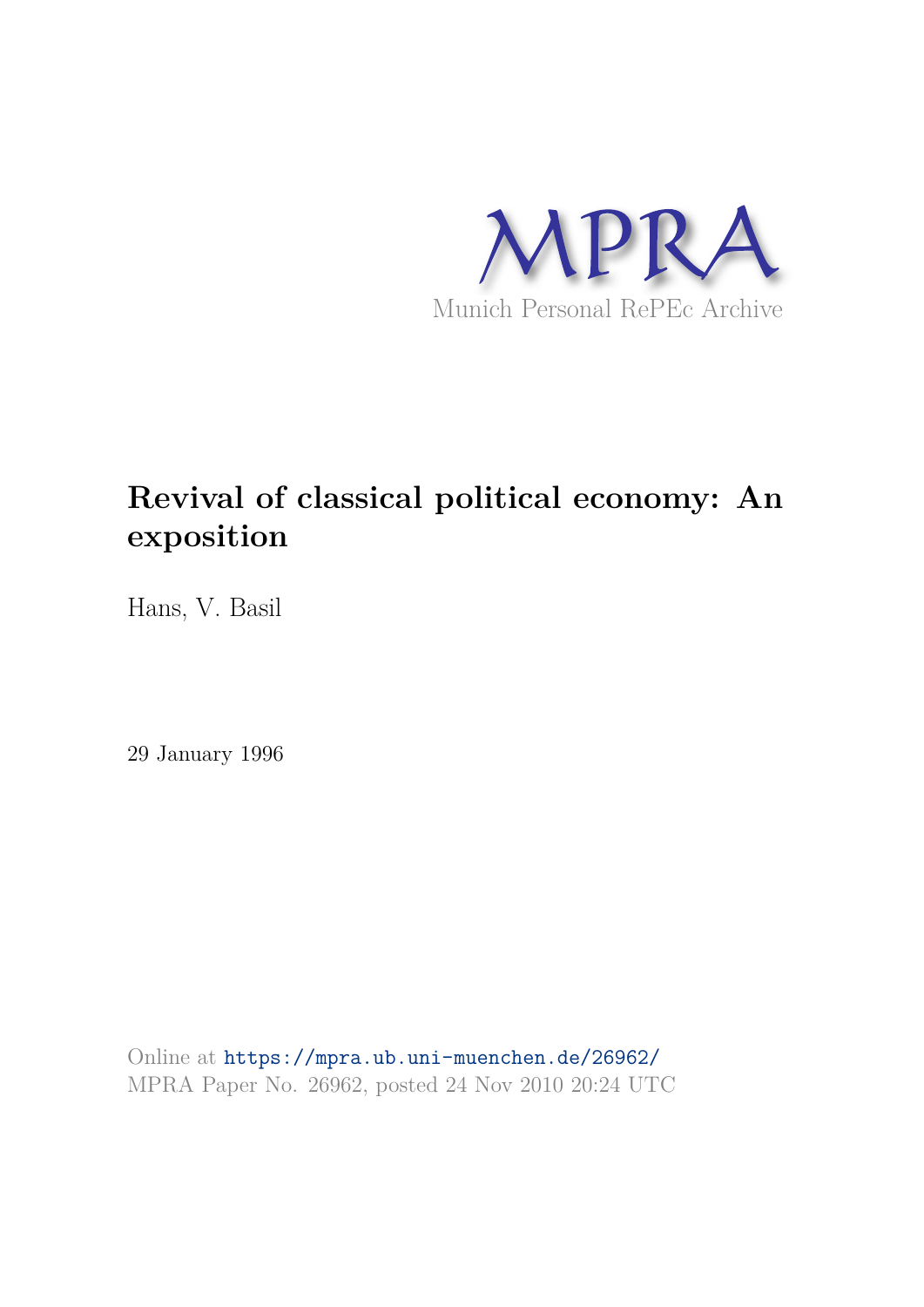# **Revival of Classical Political Economy: an Exposition**

Hans, V. Basil

St Aloysius Evening College Mangalore (India), Department of Economics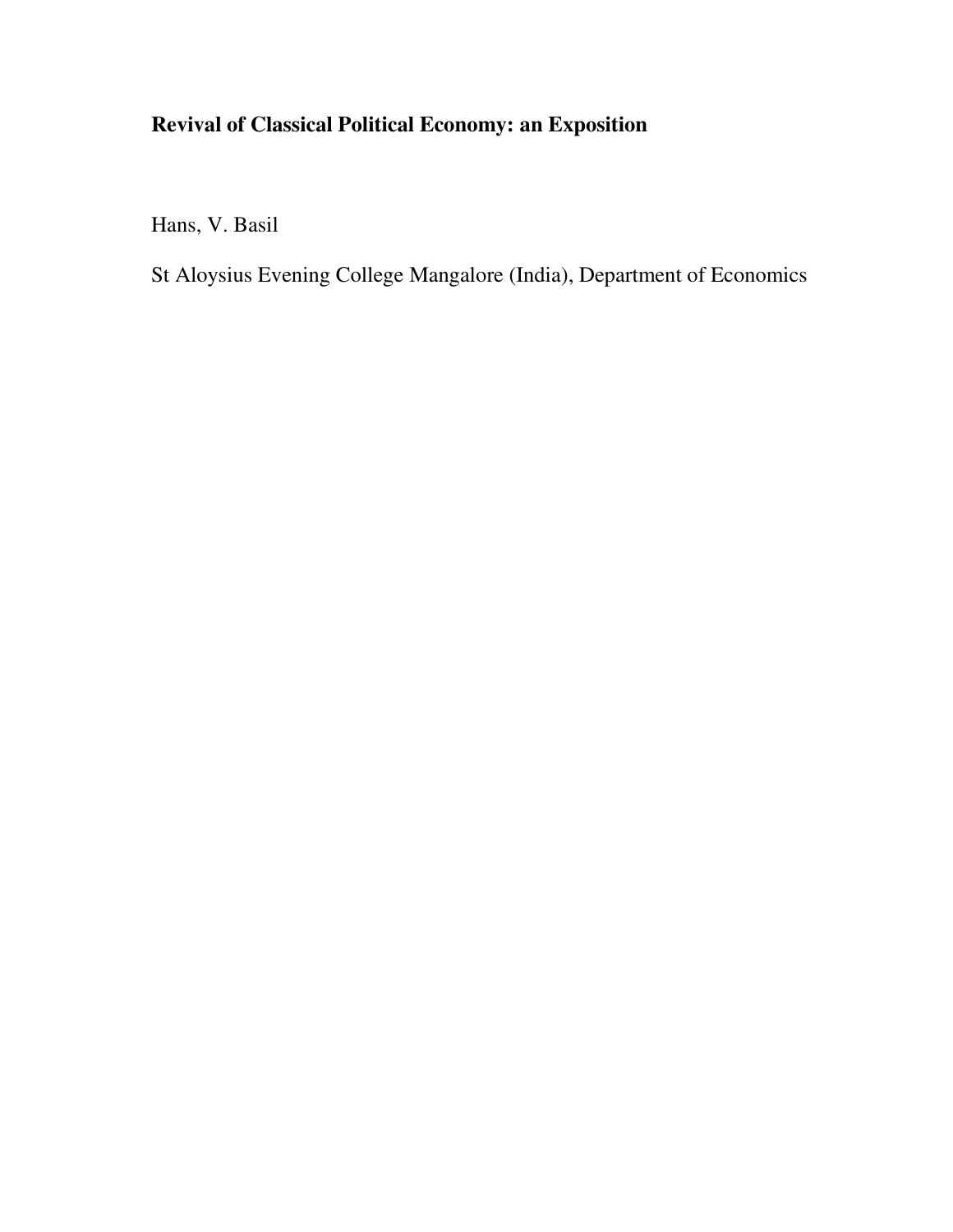# **Revival of Classical Political Economy: an Exposition**

**V. Basil Hans** M.A., M.Phil, PhD. St Aloysius Evening College, Department of Economics Mangalore 575 003, Karnataka, India

## **Abstract**

The purpose of this paper is twofold: *first*, to discuss the theoretical foundations and policy implications of two of the offshoots of modern macroeconomics viz., supply-side economics and rational expectations; and *second* to evaluate the recent development of thinking in macroeconomics. Thereby it tries to bring forth the current state of macroeconomics, although the term "current" itself is a difficult term to define as the only constant thing is "change", more so in case of an evolutionary science like economics. While highlighting the celebrated classical-Keynesian debate, it thoroughly examines the supply-side economics and rational expectations hypothesis with due importance to their practical application.

**Keywords**: Classical political economy; Keynesians; Laffer curve; Phillips curve; Rational Expectations; Reaganomics; Supply-side Economics; tax cuts.

**JEL Classification**: B12, B16, B22, E6, E11, E12

### **Address for Correspondence**:

Dr. V. Basil Hans Associate Professor and Head Dept. of Economics St Aloysius Evening College PB No 720 Light House Hill Mangalore –  $575\,003$ Karnataka INDIA. Tel.0824 -2449714 Email: [vbasilhans@yahoo.com](mailto:vbasilhans@yahoo.com) 

 This paper was originally written (title: Revival of Classical Political Economy) in 1996 as one of the assignments for the author"s M.Phil Degree in Economics of Mangalore University, under the supervision of Dr G. V. Joshi. The usual disclaimer applies.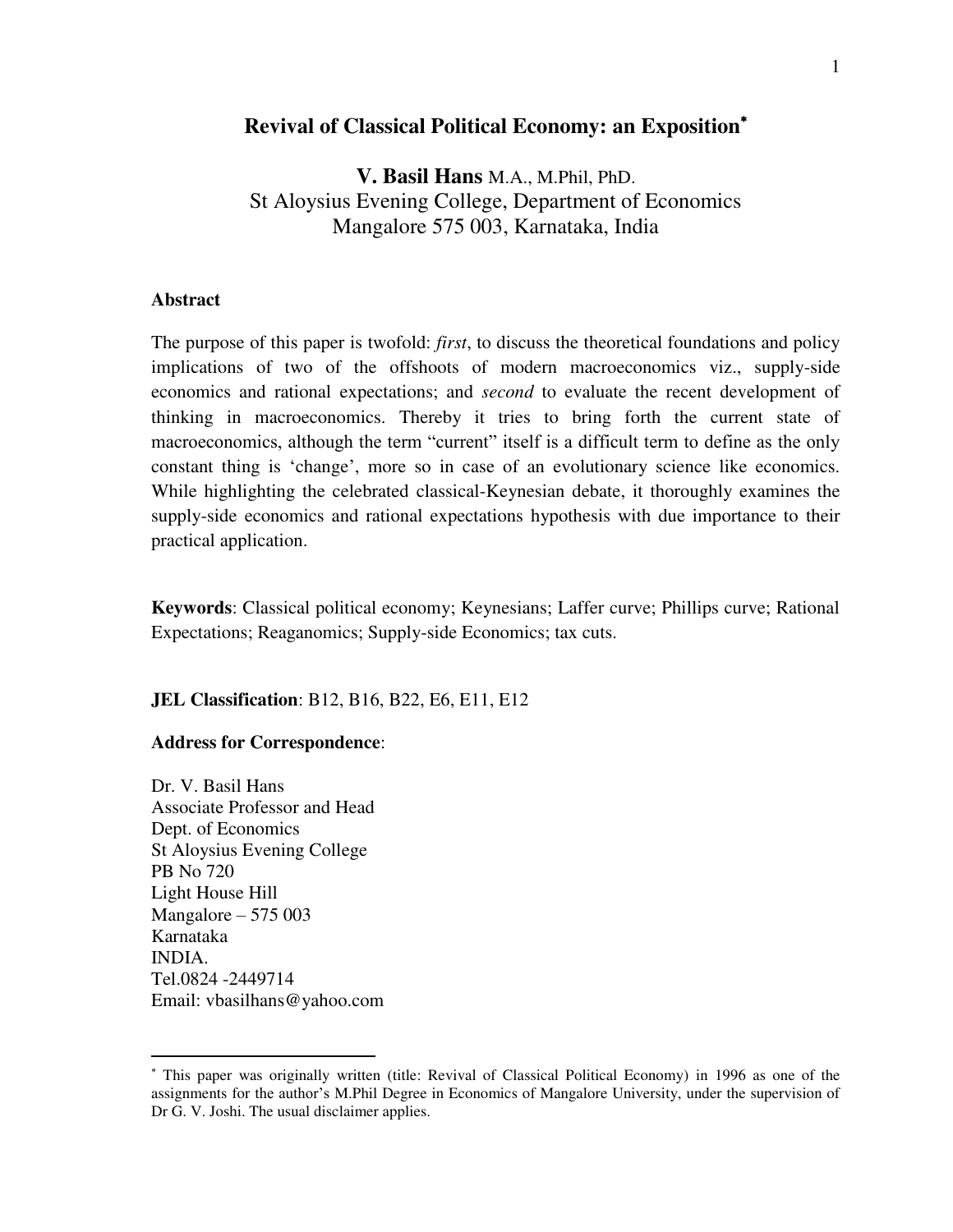#### **1. Introduction**

"Economics is a growing subject in which very much is left to be done", wrote Prof. Paul Anthony Samuelson. Economics has always exhibited its evolutionary character. From Adam Smith to Alan Blinder, economics has witnessed changes with regular intervals in the process of transformation. Economic ideas have life and growth. These ideas have spread across time and space. A keen student of economics has to undertake a journey of the evolution of economic thought. These ideas are both doctrines for dissertation and historical insights to the world of economics. It is when we trace the ideas developed by a large number of economists from time to time that we are able to interpret economic theories and models analytically with a touch of professional criticism. Such a study is highly rewarding.

As is well known, economic study has two approaches: micro economics and macro economics. Following the tradition of Keynes we may consider that macro economics itself has two branches, viz. Classical Macro economics and Keynesian Macro economics.

The foundation of classical macro economics was well laid by Smith in his treatise, *An Inquiry into the Nature and Causes of the Wealth of Nations*, published in 1776. Smith"s followers later enriched the science of economics by their writings. The "classical economists" – a name invented by Karl Marx – covers Smith, Ricardo, Malthus, the Mills (James and John), Mc Culloh, Torrens, Cairns, Senior and others, popularly designated as the Classical School. The common interpretation of the classical theory is that it dealt with a system of production in which several factors co-terminus in their significance, were combined. The classical economists singled out labor as a factor, payment to which (wages)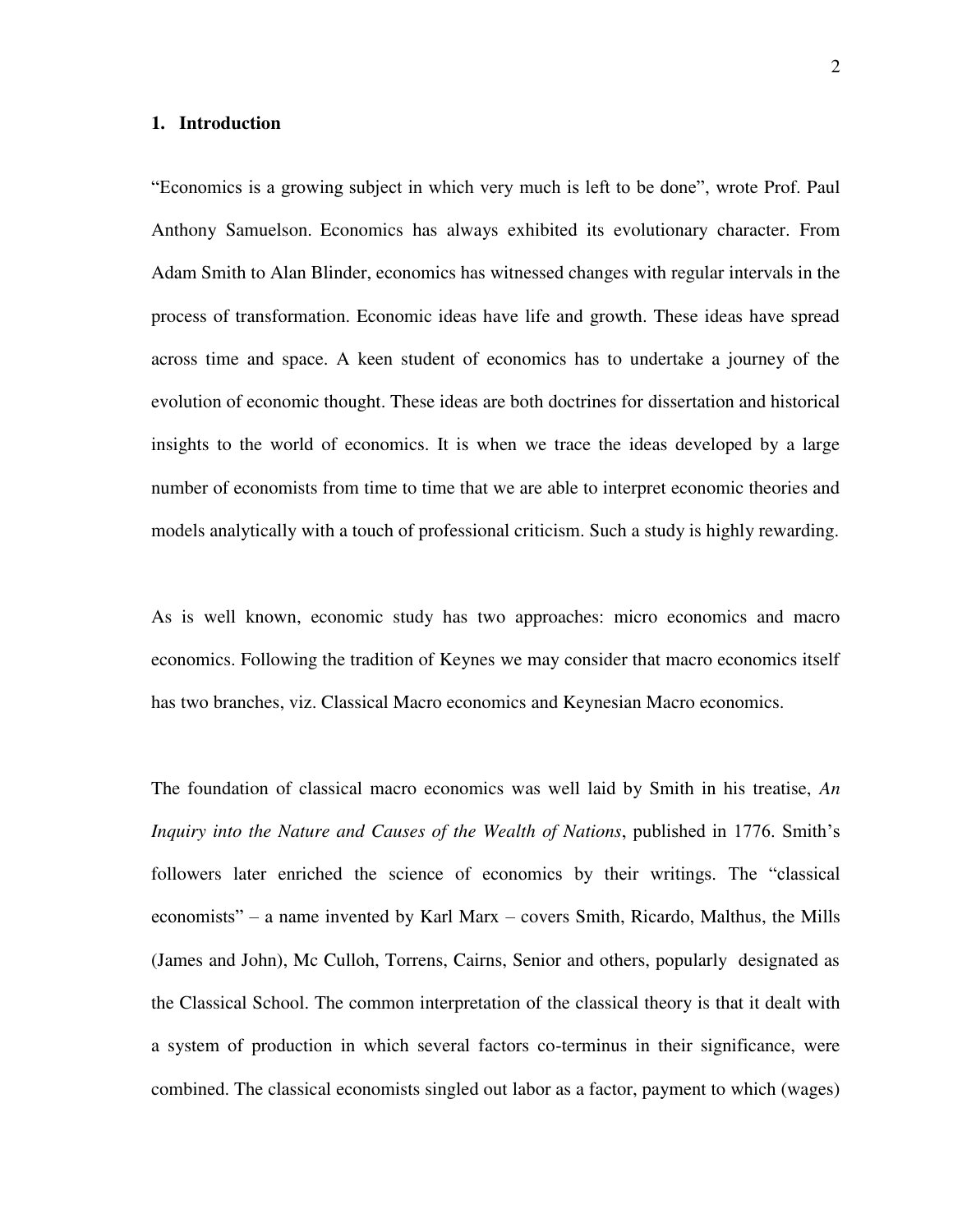entered as the chief constituent of the price of a commodity, the payment to other factors standing in fixed relation to wages. They believed that there was an automatic adjustment between supply and demand in the market giving no room for long run disequilibrium.<sup>1</sup> This was the essence of Say"s Law of Market, popularized in five simple words: "Supply creates its own Demand". Thus, classical macro economics was essentially supply-based economics. This doctrine held sway for over hundred years. Keynes and the Keynesians<sup>2</sup> gave a new doctrine. Keynes' General Theory of Employment, Interest and Money, published in 1936 pointed out the possibility of general monetary disequilibrium in the economy. Keynes gave a coherent rationale for state intervention in spending and demand, leaving the supply-side of the economy largely open for the free play of market forces. Keynes and his followers suggested an activist or interventionist monetary policy to combat slumps. This was quite in contrast to the extreme *laissez faire* of Say. Keynesian macro economics was essentially a demand management economics with "Effective Demand" being its key concept.<sup>3</sup> This doctrine came in handy as a remedy at the time of reconstructing the economies hit by the Great Depression. Thus, Keynesian macro economics was quite a revolution.

<sup>&</sup>lt;sup>1</sup> This was with a serious note of dissent by another classicist, T.R. Malthus in his famous "theory of market gluts". Malthus believed over-production to be a significant and serious exception to situation of general equilibrium.

 $2<sup>2</sup>$  It would be a folly to treat all the Keynesians as the followers of Keynes in the sense that there weren't any difference in their economics. A few differences may be quoted here. While Keynes supported direct and indirect demand management, the Keynesians wanted only indirect demand management. Keynes was an advocate of active fiscal policy whereas the Keynesians favored fiscal policy plus price and incomes policy. (For a plain yet forceful discussion on these and other distinctions between Keynes and the Keynesians see Lejonhufvud, Axel *On Keynesian Economics and the Economics of Keynes*, Oxford University Press, 1968).

 $3$  Effective demand is that level of aggregate demand (reflected in terms of the volume of total expenditure) which effectuates the aggregate supply (reflected in terms of the aggregate of consumption –saving). If effective demand increases, the level of income-employment –output will increased and vice versa.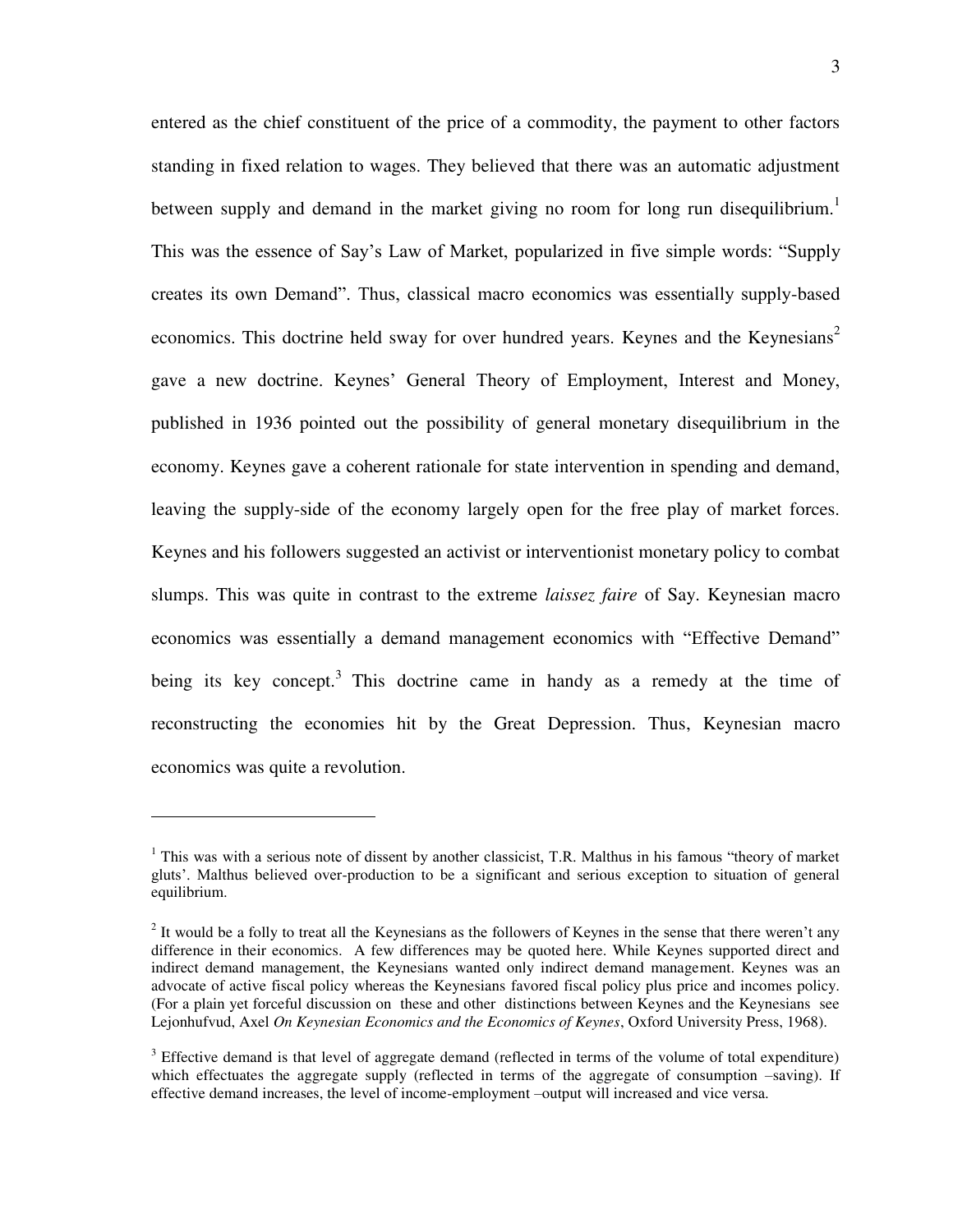Another revolution occurred in the early 50s that affected the foundation of economics. It came about with the publication of the Ricardo Volumes with the Introduction to Volume I by Pierro Sraffa (and Maurice Dobb). It marks the return of scholarly interest in the classical method of economic analysis. This is New Classical Economics, also termed as "revival of classical political economy". It has two main offshoots, viz. Supply-side Economics and Rational Expectations.

#### **2. Theory and Practice of Supply-side Economics**

Artin Feldstein states that the notion of supply-side economics is easily misused by its supporters, maligned by its opponents, and misinterpreted by the public at large. In the supply framework, we see all the economic "actors" as producers of goods and services. Producers are people who "supply," hence "supply-side." Consumers are peripheral in the supply model. The economic doctrine behind supply-side approach asserts that government expenditure and the resulting tax burden have acted as a drag on economic growth. By lowering tax rates and expenditure and by deregulating the economic mechanism, energies in the market place will be unleashed so as to bring about surging economic growth and new prosperity. New capital will be generated leading to new productive capacity, new and more jobs and wealth in an accelerating and self-sustaining cycle. Here the task of the government will no longer be that of merely responding to the demands of citizens. Instead, it will also be of inducing the citizens to unleash the supply of work effort and thereby goods and services. In short, supply-side economics is an approach in economics that emphasizes supply-side factors like capital accumulation, technical progress, improvement in the quality of work and workforce, deregulation and increase in personal incentives. As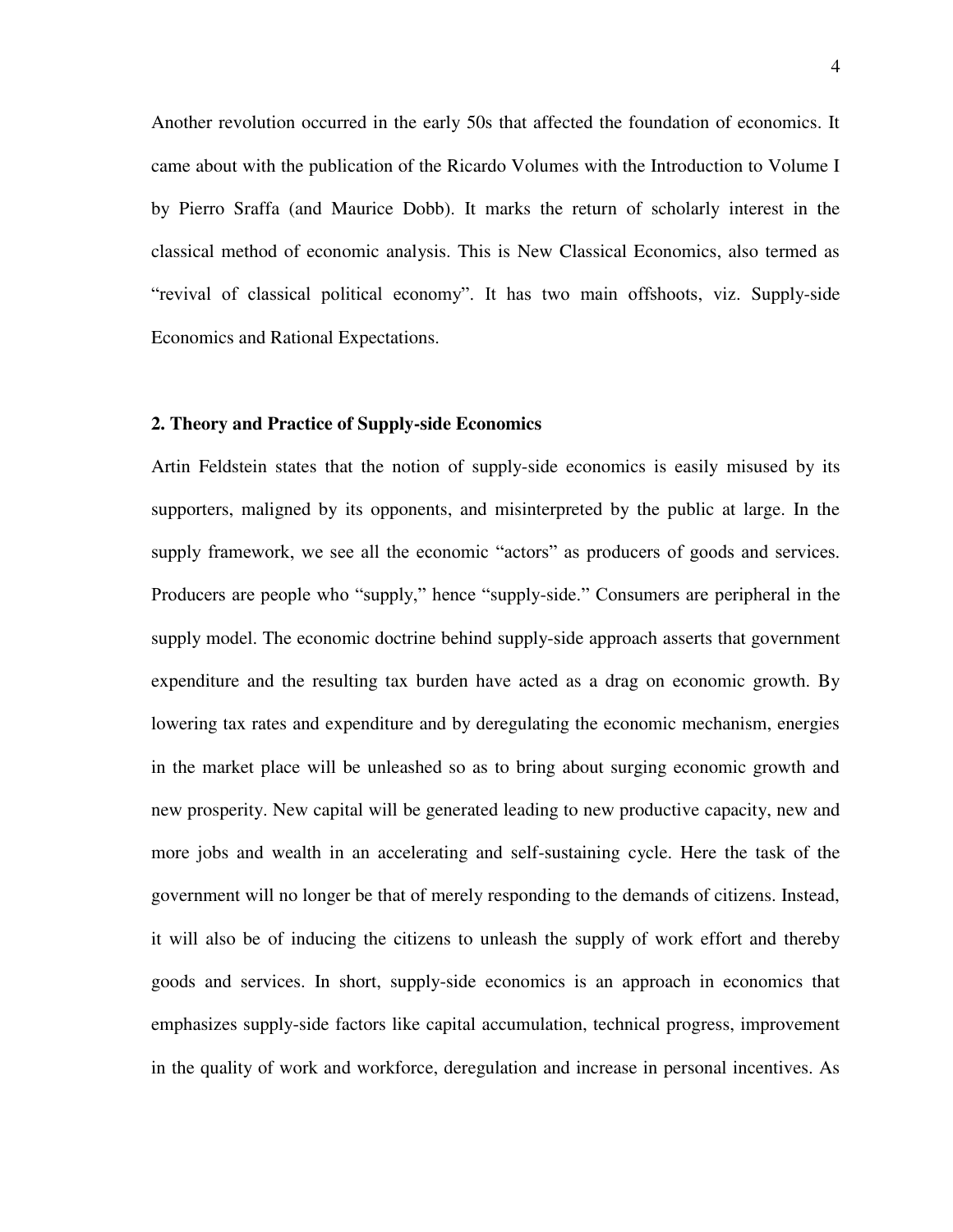an economic theory supply-side economics holds that reducing tax rates, especially for businesses and wealthy individuals, stimulates savings and [investment](http://www.investorwords.com/2599/investment.html) for the benefit of everyone, also called trickle-down economics. The central idea of supply-side economics is that certain types of tax cuts can be expected to increased aggregate supply. Importance placed on economic incentives of this type is the most distinguishing characteristic of supply-side economics. Based on the Lafferite tax-revenue thesis, the supply-siders argue that adding to supply, unlike adding to demand, is not a zero-sum task.

The emphasis laid on supply-side economics, does not do away with the role of the government. Instead it redefines the role of the government along with price mechanism. In the light of changing standard of living in a society, with development as the goal of every individual and government, a proper understanding of the ingredients of supply-side economics helps in utilizing resources for social good. Supply-side economics would relate itself with all kinds of resources and economic activities – be it food, clothing, shelter or manufactured goods or health services. Understanding supply-side economics offers us methods of satisfying the goals of economic efficiency with social justice. Supply-side economics is a school of [macroeconomic](http://en.wikipedia.org/wiki/Macroeconomic) thought which emphasizes the importance of [taxation](http://en.wikipedia.org/wiki/Tax_cuts) and business [incentives](http://en.wikipedia.org/wiki/Incentive) in encouraging economic growth, in the belief that businesses and individuals will use their improved terms of trade to create new businesses and expand old businesses, which in turn will increase [productivity,](http://en.wikipedia.org/wiki/Productivity) employment, and general well-being. While all macroeconomics involves both supply and demand, supplyside economics emphasizes the importance of encouraging increases in supply. It was popularised in the [1970s](http://en.wikipedia.org/wiki/1970s) by the ideas of [Robert Mundell,](http://en.wikipedia.org/wiki/Robert_Mundell) [Arthur Laffer,](http://en.wikipedia.org/wiki/Art_Laffer) and [Jude Wanniski.](http://en.wikipedia.org/wiki/Jude_Wanniski) The term "supply-side" was coined by Wanniski in [1975.](http://en.wikipedia.org/wiki/1975) In [1978](http://en.wikipedia.org/wiki/1978) Wanniski published *The*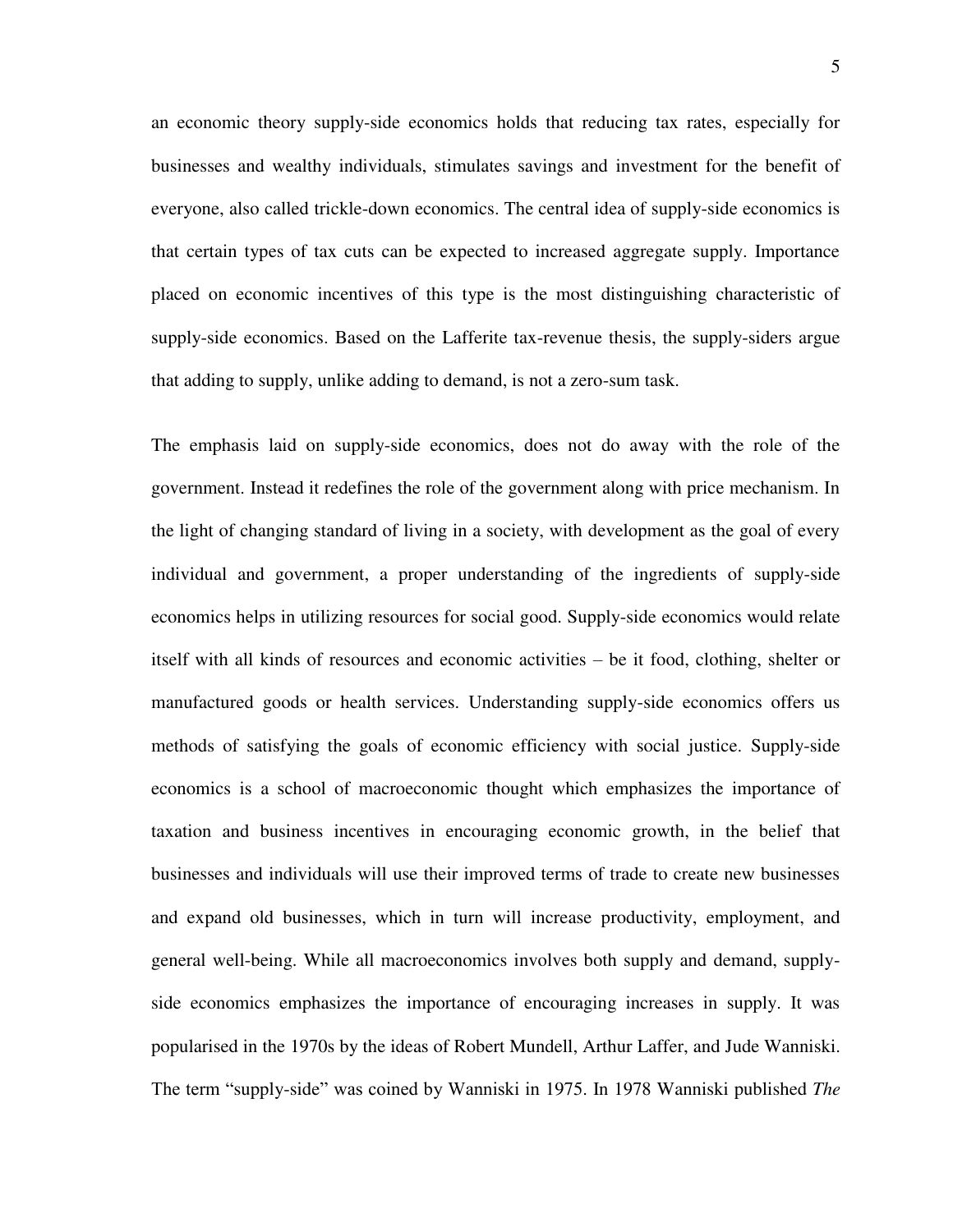*Way the World Works* in which he laid out the central thesis of supply-side economics and detailed the supposed merits of low taxation and a gold standard. In [1983,](http://en.wikipedia.org/wiki/1983) economist Victor Canto, a disciple of [Arthur Laffer,](http://en.wikipedia.org/wiki/Arthur_Laffer) published The Foundations of Supply-Side Economics. This theory focuses on the effects of [marginal tax rates](http://en.wikipedia.org/wiki/Marginal_tax_rate) on the incentive to work and [save,](http://en.wikipedia.org/wiki/Saving) which affect the [growth](http://en.wikipedia.org/wiki/Economic_growth) of the "supply-side" or what [Keynesians](http://en.wikipedia.org/wiki/Keynesian) call [potential output.](http://en.wikipedia.org/wiki/Potential_output) While the latter focus on changes in the rate of supply-side growth in the long run, the "new" supply-siders often promised short-term results.

Although the supply-side economics is a new one, supply-side economics was there even in Smith's Wealth of Nations.<sup>4</sup> The old classical economists had advocated laissez faire as the best policy for economic management. They stressed on the need for deregulation, reduction in taxation, public spending and stimulating privatisation in areas hitherto reserved for the government<sup>5</sup>. But following Great Depression of the 1930s, Keynesian Economics (demand side economics) came to be used as an effective instrument to substitute the Invisible Hand of the Market. It was then suggested that state should supplant the market mechanism and the public sector should act as the leading sector, particularly for the pursuit of industrialization. This philosophy was imbibed to greater extent by the socialist countries and also – varying degrees – by the mixed economies of the world.

<sup>&</sup>lt;sup>4</sup> In fact, when the focus is put on the producer of goods, the study of the creation of wealth spans the work of all the classical economists. The production paradigm was at the centre of Adam Smith's *Wealth of Nations* and of Marx's *Capital*.

<sup>&</sup>lt;sup>5</sup> The optimism concerning public intervention engendered in the mid 1930s by Keynes' General Theory was replaced in the 1970s by a new found pessimism about the efficacy of public action, due partly to the simplicity of Milton Friedman"s claim that Keynesianism had failed and was outdated. This claim has to be viewed in the light of the circumstances, inclusive of the oil price shocks of the 1970s. Due to the contraction policies, unemployment and debt crisis were worse than the 1930s.Globalisation of trade and investment added fuel to the fire by making the countries more interdependent. "Better-my-neighbor" policy gave place to "beggar-my-neighbor" policy. (See Friedman Milton, "Role of Monetary Policy" *American Economic Review*, 58, 1968. This is an article about monetary policy and history of thinking. It has interesting explanation on how little things change, most current issues like inflation targeting, commitment rules etc).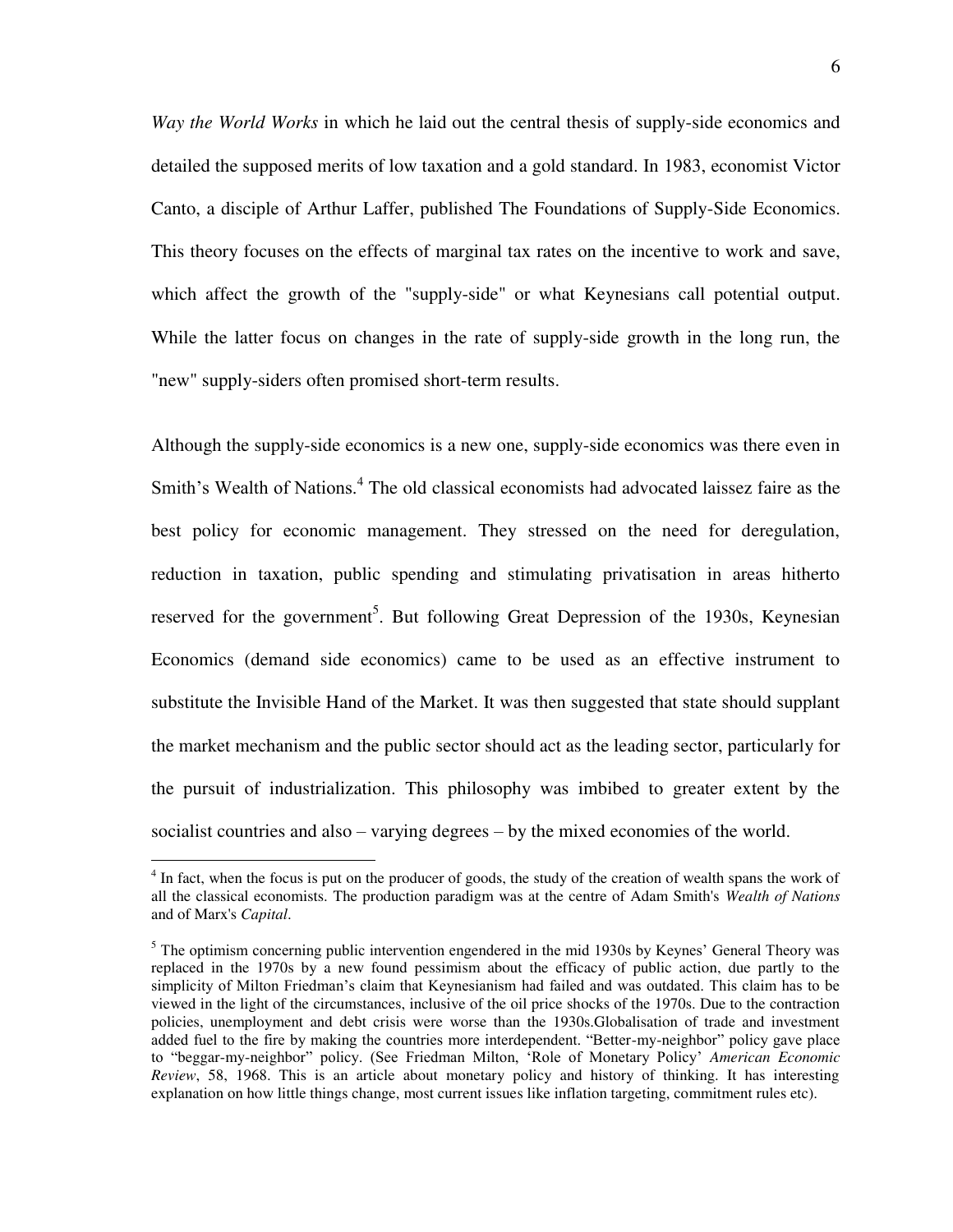But people and governments – the world over – did not fail to understand some of the mistakes of applying Keynesianism to the core.<sup>6</sup> The enormous growth of democracy was one such mistake. Another mistake took place in the monetary management in America during 1930s. The US Federal Reserve System took actions that (on the whole) reinforced rather than combated the contraction. Yet another mistake was during the Vietnam War. The Federal Reserve System instead of decreasing the money supply or at least holding it constant boosted it. The result was a dismal record. So the monetarists concluded that instead of relying on activist management of the money supply law, it would be better for the government to rely on market forces to restore equilibrium following macro economic disturbances.

By the 1960s and 1970s, it had become clear that it was wrong to focus exclusively on demand and to ignore supply-side factors. Sraffa"s "Production of Commodities by Means of Commodities" appeared in 1960. Sraffa presents a model of general economics system.<sup>7</sup> We can begin with the model of van Neumann. A general production model is envisaged in which every industry is indispensable for itself and for every other industry, directly or indirectly. There are mutually balanced capital stocks, a volume of labor adjusted to the above, too. There is a single efficient technique of production in each industry. Labor

<sup>&</sup>lt;sup>6</sup> For instance, like the old classical economists the supply-siders also believe in saving-investment relationship and the crucial role played by the rate of interest.

 $7$  The starting point of Sraffa's research was the formulation of his cost-price equations. The main device that Sraffa used in his attempts to bring to light the existence of solutions to his system and their properties, which basically meant building a consistent wage–profit–price relationship, was that of somehow cutting out the prices from this relationship. Different routes were attempted by Sraffa to achieve this end, and the main influences on these attempts were Ricardo and Marx, in particular Ricardo's corn-ratio theory of profits, and the related conception of a maximum rate of profits.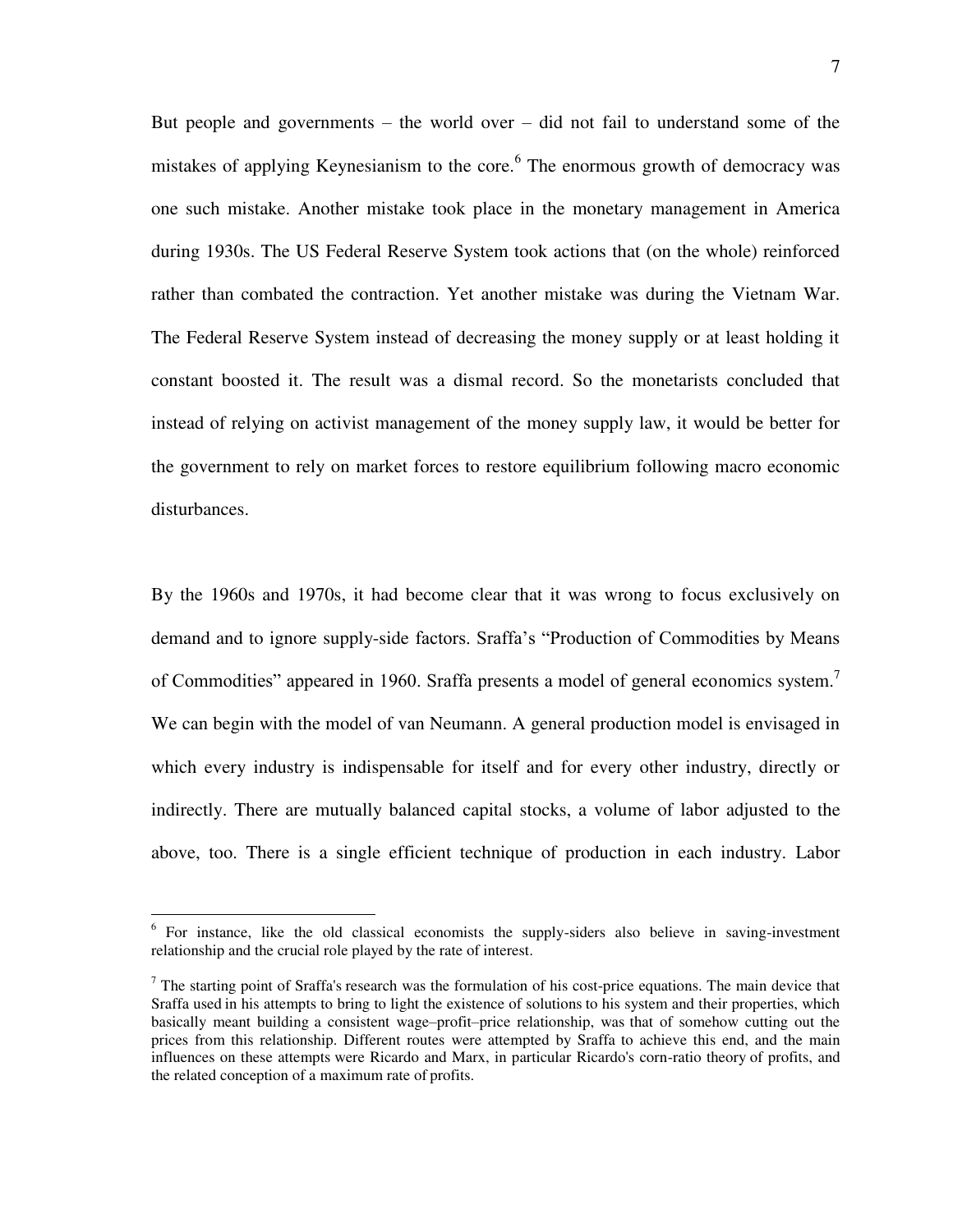subsistence is advanced as inputs like fuel and oil required for machines etc. The economy replaces capital stocks used up during the year and machines worn out. The economy is expanding at its maximum joint rate of growth and labor supply is deemed to expand at the above rate. In this mechanism, each industry can obtain a rate of profit equal to the rate of growth of the system after replacing stocks used up. The system goes on expanding through time at a proportional rate equal to the maximum growth rate and values remain steady throughout. In his model consumption demand as such plays no role.

The Sraffa book rejects the identity simultaneously between value and the aggregate of distribution components which is central the Walrasian theory and the notion of general equilibrium. In the later years of 1970s and 1980s more questions came to be raised about demand side economics and attempts were made to answer them.

The policy menu of the supply-siders includes: (i) higher depreciation allowance; (ii) lower corporation tax; (iii) reduction in rates on capital gains; (iv) reduction in taxes on income from savings; and (v) lower personal income tax.

In the US economic policy took a shift towards supply-side in the later 1970s with deregulation in the transportation industry, significant reduction in tax on capital gains and the partial taxation of unemployment compensation.

Supply-side economics came to be identified as Reaganomics<sup>8</sup>. Reagan's economics was an influence of Robert Mundell, the mentor of Arthur Laffer. At the Annual Meeting of The

<sup>8</sup> Ronald Reagan, a Democrat in his youth, studied classical economics at Eureka College, Illinois, where he got a B.A. in economics in 1932.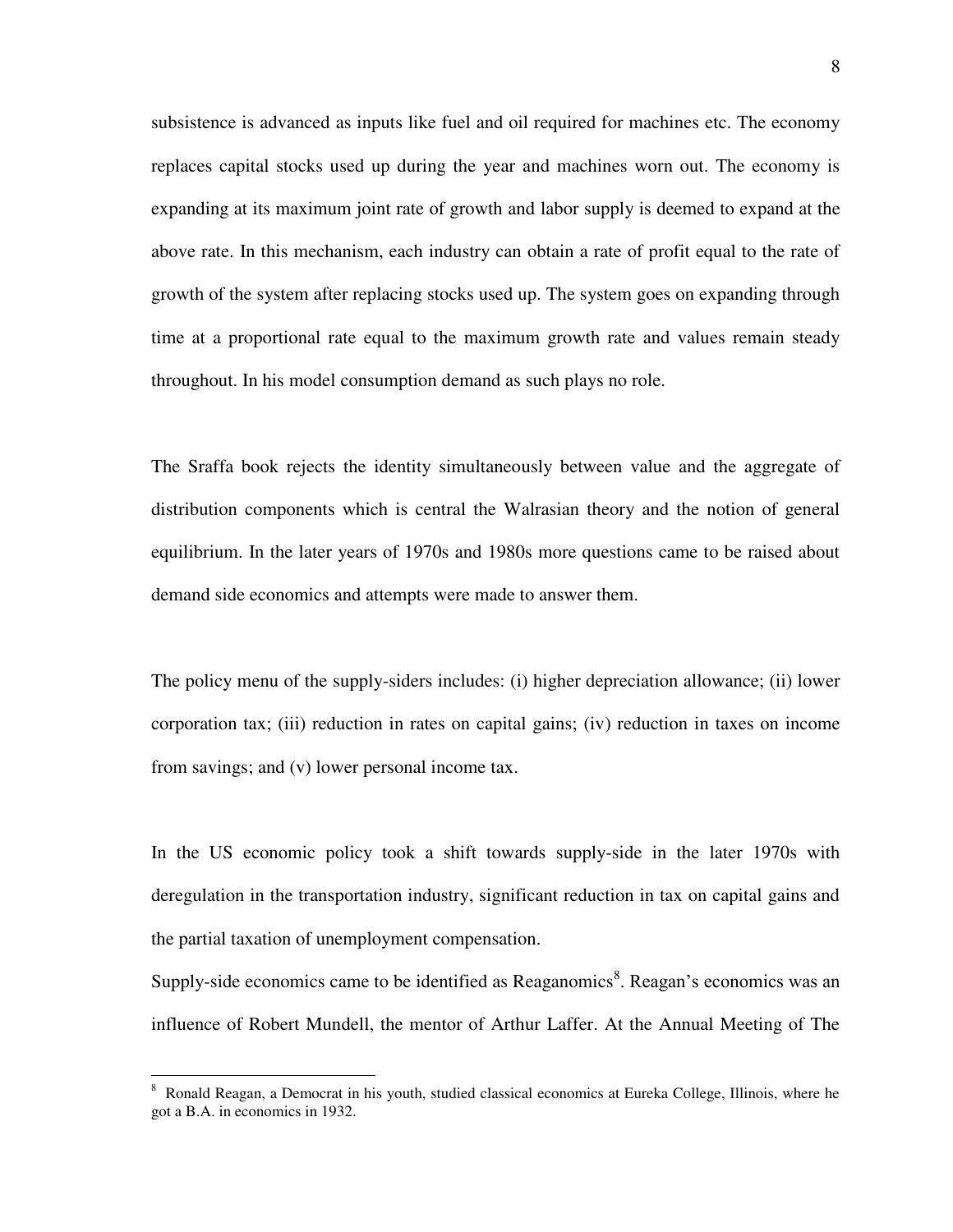National Alliance of Business held on October 5,1981, the then President Regan stated that his administration"s private sector initiative is a primary example of its supply-side management approach. He said:

"Isn"t it time to take a fresh look at the way we provide public services? Not just because they cost so much but because too many of them don"t work …. I never found an agency, a programme, and a piece of legislation or a budget that was adequate to meet the total needs of human beings. Something is missing from the equation. I believe that "something" is private initiative and community involvement".

Indeed the Reagan administration tried to bring a distinctive philosophy to economic management.<sup>9</sup> This philosophy embraced all vital sectors of the economy such as finance, personnel, procurement etc. In 1981 the US Congress enacted a major tax bill viz., the Recovery Tax Act which is considered as the centre piece of supply-side economics. The Act contained extensive tax reductions to strengthen incentives to work, save and invest.<sup>10</sup>

<sup>&</sup>lt;sup>9</sup> In a sense, even President John F. Kennedy was a "supply-sider," arguing for lower tax rates on incomes and capital gains. In presenting his tax package in 1962, he argued "a rising tide lifts all boats." By contrast, his brother Edward "Ted" Kennedy, the Senator from Massachusetts, rejects those supply-side arguments and insists on government spending as the route to greater economic welfare. Tax the rich and spend the revenues on the non-rich.

<sup>&</sup>lt;sup>10</sup> [Ronald Reagan](http://en.wikipedia.org/wiki/Ronald_Reagan) made supply-side economics a household phrase, and promised an "across the board" reduction in income tax. During the summer of 1981 the central focus of policy debate was on the Economic Recovery Tax Act (ERTA) of 1981, the Reagan tax cuts. The core of this proposal was a version of the Kemp-Roth bill providing a 25% across-the-board cut in personal marginal tax rates. By reducing marginal tax rates and improving economic incentives, ERTA would increase the flow of resources into production, boosting economic growth. Opponents used static revenue projections to argue that ERTA would be a give away to the rich because their tax payments would fall. But data show that after the high marginal tax rates of 1981 were cut, tax payments and the share of the tax burden borne by the top 1% climbed sharply. For example, in 1981 the top 1% paid 17.6% of all personal income taxes, but by 1988 their share had jumped to 27.5%, a 10 percentage point increase. The share of the income tax burden borne by the top 10% of taxpayers increased from 48.0% in 1981 to 57.2% in 1988. Meanwhile, the share of income taxes paid by the bottom 50% of taxpayers dropped from 7.5 per cent in 1981 to 5.7 per cent in 1988. Several conclusions follow from these data. First of all, reduction in high marginal tax rates can induce taxpayers to lessen their reliance on tax shelters and tax avoidance, and expose more of their income to taxation. The result in this case was a 51% increase in real tax payments by the top one per cent. Meanwhile, the tax rate reduction reduced the tax payments of middle class and poor taxpayers. The net effect was a marked shift in the tax burden toward the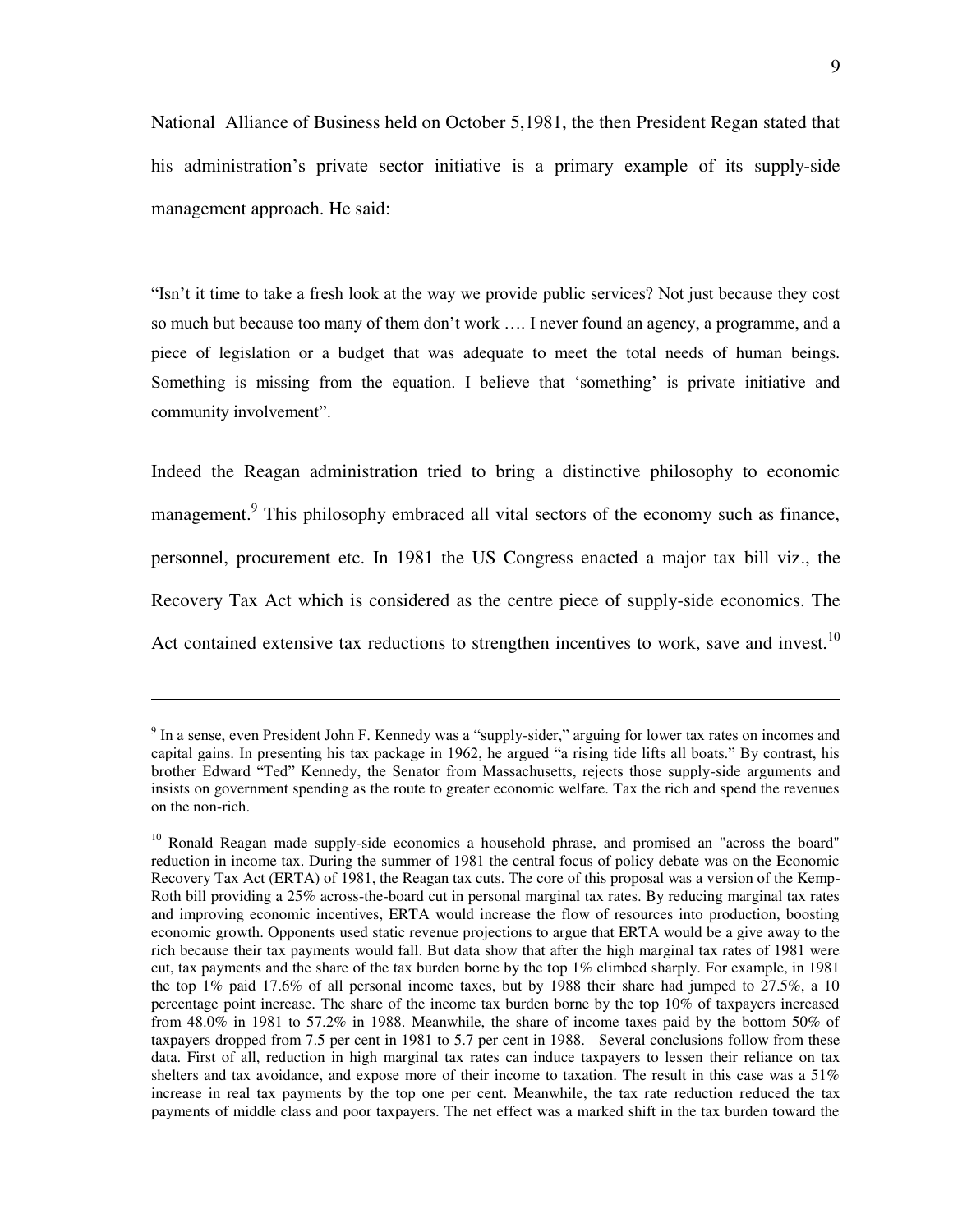Also the share of GNP absorbed by non-defense spending was reduced from 15.1 per cent in 1980 to 14.1 per cent in 1984. So, it was easy to finance tax reductions. In his book Liberty, Market and State: Political Economy in the 1980s James Buchanan opined that the public choice theory may help to persuade collectivists to change their views about the importance of the role of the state.

Supply-side economics spread far and wide. Two parallel developments appeared. In the command economies various economic reforms were introduced and the trend reached the level of glasnost and perestroika. Reformers in the socialist countries and mixed economies have increased the role of markets combined with economic planning. In some cases it was market planning. Russia, China and India have been experiencing the spirit of supply-side economics. Economic development became their number one priority. While government protection and subsidies to the poor were not abandoned, more incentives for investment, production in the form of tax concessions, deregulation, devaluation and deli censing were offered by concerned governments. And there emerged one more branch of political economy viz. Privatization. Ever since the New Economic Policy of 1991, privatization, internationalization (or globalization) and liberalization have become the watchwords of Indian economic development, although there is much debate on the subject of "privatization" as such. In India broad-branding, tax concessions for 100 per cent Export Oriented Units, privatization of some industries and services (e.g. telecommunications) are

top 1% amounting to about 10 percentage points. Lower top marginal tax rates had encouraged these taxpayers to generate more taxable income.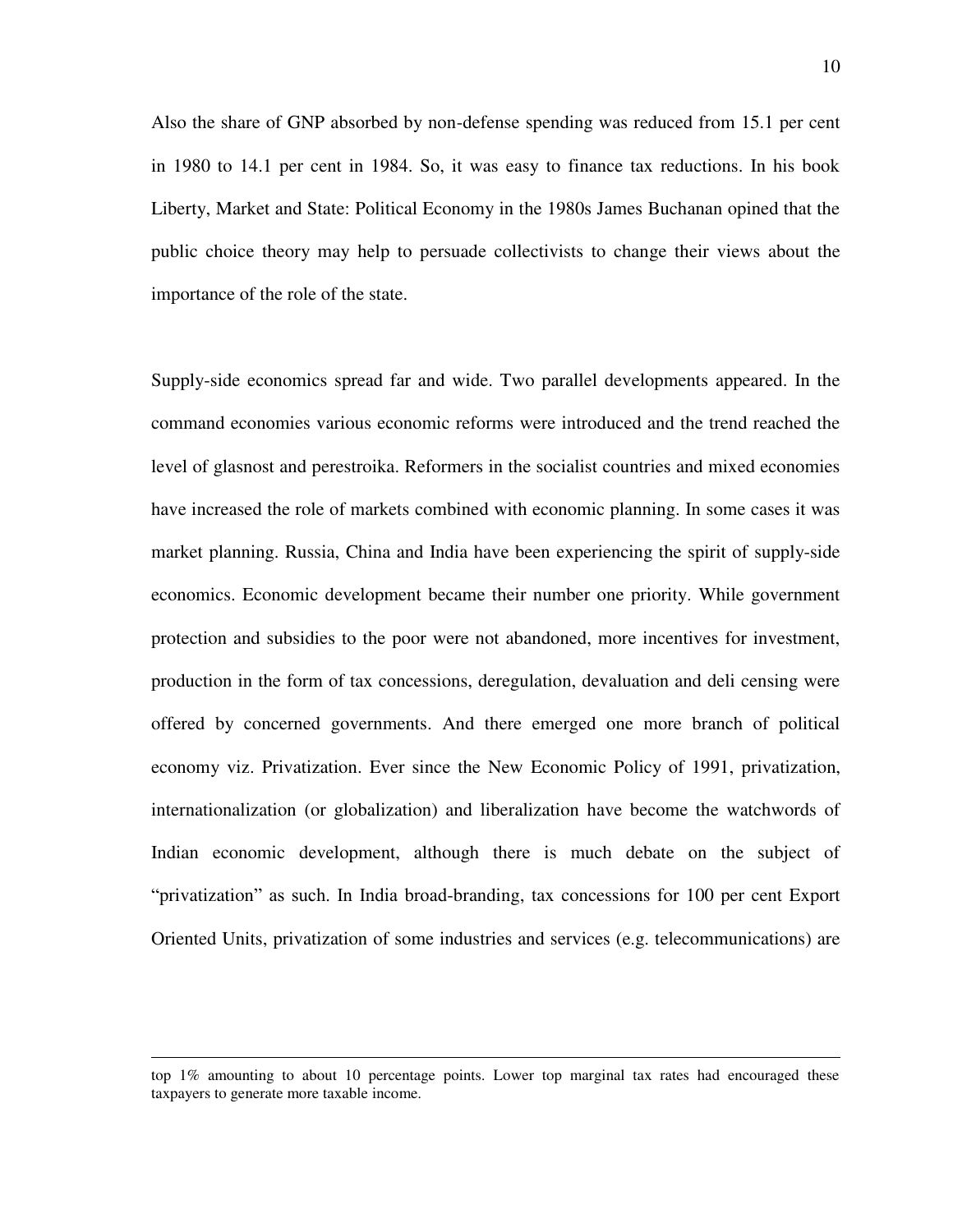some the examples of the trend towards privatization of the economy.<sup>11</sup> Supply-side or Voodoo economics have been discussed and critiqued in books, songs and films. The social activist and cartoonist [Dan Perkins](http://en.wikipedia.org/wiki/Dan_Perkins) (who writes under the penname [Tom Tomorrow\)](http://en.wikipedia.org/wiki/Tom_Tomorrow) has repeatedly criticized the theory in his weekly cartoon, "World". The band [Radiohead](http://en.wikipedia.org/wiki/Radiohead) have alluded to their opposition to such policies in the song "Electioneering". One of the supplyside critiques is "[The Gospel of Supply-side Jesus](http://www.buzzflash.com/contributors/03/09/17_franken.html)"

#### *A Critique of Supply-side Economics*

 $\overline{a}$ 

Though miraculous efforts as anticipated and predicted by the new supply-siders and the so-called Reaganomists did not materialize, one aspect of  $it$  – privatization – came to be held in high esteem.

While the traditional supply-siders were content in claiming that the pursuit of liberal policies would, over the long-run lead to increased real incomes and higher standards of living, the new supply-siders had extravagant claims. They projected rapid growth, dramatic increase in tax revenue, sharp rise in savings, and a relatively painless reduction in inflation. They relied on the "Laffer Curve"<sup>12</sup> saying that the tax cut would increase tax revenue because it would unleash enormously depressed budget deficit. Also, the increased

<sup>&</sup>lt;sup>11</sup> For a discussion of the implication of Reaganomics for developing countries like India see 'Supply-side Economics and Third World" by S.M. Khan Naru, *Link*, December 6, 1981.

<sup>&</sup>lt;sup>12</sup> The curve is named after Dr. Arthur B. Laffer, a California economist. It is a hill-shaped diagram with the curve illustrating that the tax revenue both at zero or 100 per cent tax rate is zero. At intermediate rate the revenue reaches a maximum. In short at very high rates of taxation revenue yields are less due to tax avoidance; and cut in tax rates increases tax yields. There are many takers to this argument, even today. The argument assumes much significance in India today, in the context of the debate over the Exempt-Exempt-Taxed (E-E-T) regime likely to be brought in. (See *The Economics Times* dated 13.12.2005 page 7, for a debate on the topic.)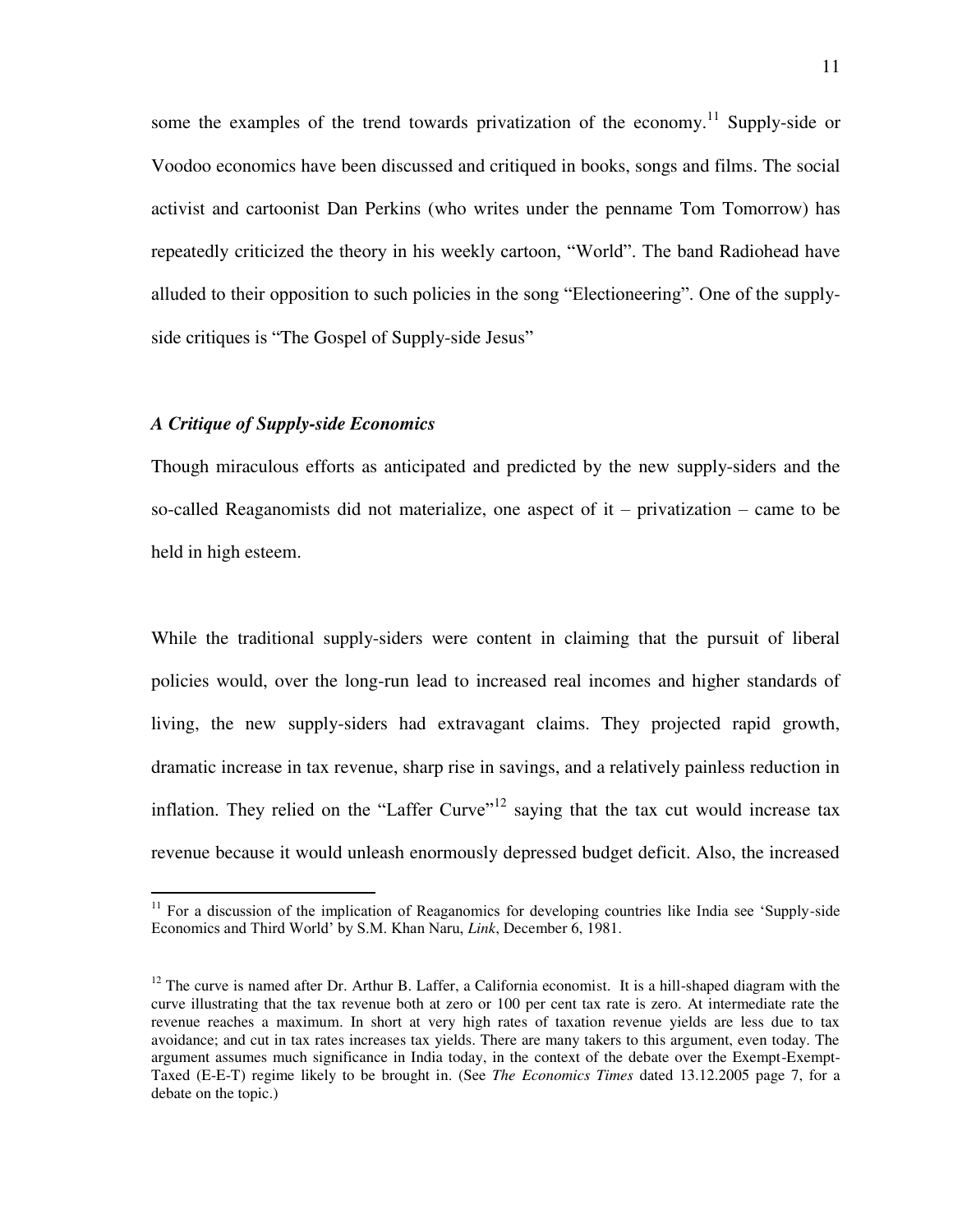incentives to work would slow down the rate of inflation without the need for a rise in unemployment because the increased supply of goods and services could absorb the rising nominal demand. However, most of these claims were not fulfilled in reality. The following are some examples to prove the point.

1. The growth of labor force has been markedly slow since 1980 reflecting a slowdown in the rate of growth in workforce participation rate.

2. The US economy"s competitive position in the world market with respect to several commodities has been at its worst level in many decades.

3. Growth rate has dipped sharply since mid-1984 to about 2.5% per year despite enormous deficits.

Further, it is pointed that the sharp declaration in inflation during the last seven to ten years was due to decline in energy prices, lingering effects of extremely high unemployment, effects of over-valued dollar and deregulation and the glut of industrial and food commodities.<sup>9</sup> Critics argue that the supply-siders exaggerate the beneficial effects of tax cuts. For instance, if a tax cut can raise the return on savings, this in turn, may induce people to save less. And as far as inflation is concerned, critics point out that supply-side policies make only a small dent on the inflation rate. When vying for the [Republican Party](http://en.wikipedia.org/wiki/United_States_Republican_Party)  presidential nomination for the [1980 election,](http://en.wikipedia.org/wiki/U.S._presidential_election,_1980) [George H.W. Bush](http://en.wikipedia.org/wiki/George_H.W._Bush) derided Reagan's supplyside policies as "voodoo economics".<sup>13</sup>Supply-side economics was critiqued from the right as well, for example hard gold standard advocates, such as the [Ludwig von Mises Institute,](http://en.wikipedia.org/wiki/Ludwig_von_Mises_Institute) have argued that there is no such thing as a dollar, merely a specific quantity of gold.

<sup>&</sup>lt;sup>13</sup> However, later he seemed to give lip service to these policies to secure the Republican nomination in 1988, and is speculated by some to have lost in his re-election bid in [1992](http://en.wikipedia.org/wiki/1992) by allowing tax increases.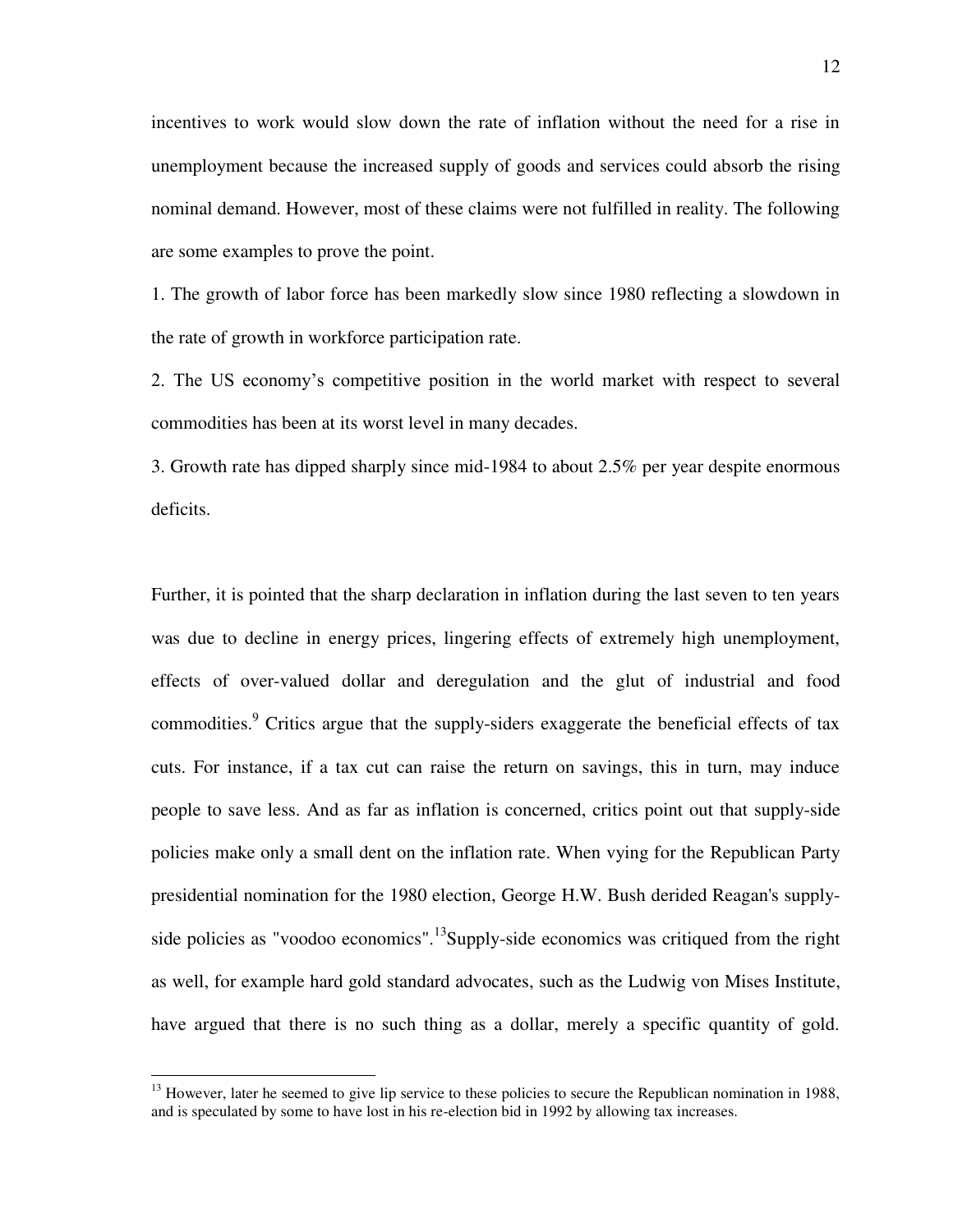Therefore, according to this view, the entire central bank mechanism which supply-side economics advocates is a needless fiction which creates anomalies in the pric*e* of commodities.<sup>14</sup> Paul Krugman, a professor of economics at Stanford, made painstaking efforts to argue that voodoo economics is not only bad economics but also not good politics.<sup>15</sup> [Daniel J. Mitchell](http://www.heritage.org/heritage/issues96/chpt2.html) of the Heritage Foundation critiques the current tax system and finds it wanting.

Though critics found a number of holes in the claims of supply-side economics, it has not been altogether as an alternative way of looking at macroeconomic behavior. Today the debate on the efficiency of government/public sector has attracted more popular attention. When critics of supply-side economics pointed to the lack of academic credentials by movement leaders such as Jude Wanniski and [Robert Bartley](http://en.wikipedia.org/w/index.php?title=Robert_Bartley&action=edit) to imply that the theories were bankrupt, Mundell in his [Nobel Prize](http://en.wikipedia.org/wiki/Nobel_Prize) lecture countered that the success of price stability was proof that the supply-side revolution had worked.<sup>16</sup>Any improvement or

<sup>&</sup>lt;sup>14</sup> Critics of supply-side economics, such as [Paul Krugman,](http://en.wikipedia.org/wiki/Paul_Krugman) quote one-time [Reagan](http://en.wikipedia.org/wiki/Ronald_Reagan) aide, [David Stockman,](http://en.wikipedia.org/wiki/David_Stockman) who argued that this rhetoric was merely "a trojan horse for upper bracket tax cuts without economic justification." They point out that demand is crucial to both Marx and Smith, and that Keynes formulated demand side ideas because there had been a demand side failure in the late 1920s and early 1930s.

<sup>&</sup>lt;sup>15</sup> Krugman, however, has been heavily criticized by conservative supply-side enthusiast [Lawrence Kudlow,](http://en.wikipedia.org/wiki/Lawrence_Kudlow) who like Krugman worked for the Reagan administration, and Kudlow's TV colleague [James Cramer,](http://en.wikipedia.org/wiki/James_Cramer) a Democrat supporter, on their [CNBC](http://en.wikipedia.org/wiki/CNBC) TV programs *[Kudlow & Cramer](http://en.wikipedia.org/wiki/Kudlow_&_Cramer)*, *[Kudlow & Company](http://en.wikipedia.org/wiki/Kudlow_&_Company)* and *[Mad Money](http://en.wikipedia.org/wiki/Mad_Money)*, because of Krugman's anti-supply-side views, and Cramer [voodooed](http://en.wikipedia.org/wiki/Voodoo) Krugman as a ["bubble head"](http://en.wikipedia.org/wiki/Bobblehead_doll), by bursting a helium-inflated bubble, for hypothesizing about a possible supply-driven "housin[g bubble"](http://en.wikipedia.org/wiki/Bubble_(economics)).

<sup>&</sup>lt;sup>16</sup> Jude Wanniski noted that Mundell was "on everyone's short list to be a recipient the year 1998 or next of a Nobel Prize." It finally did happen in October 1999, when the Swedish Academy named Mundell its Nobel Laureate in economics, recognizing his contribution to supply theory, but mainly celebrating his work in "money," i.e., "optimal currency areas." Mundell not only is the "godfather" of modern supply theory, but also the inspiration for the monetary integration of Europe and its new common currency, the "euro."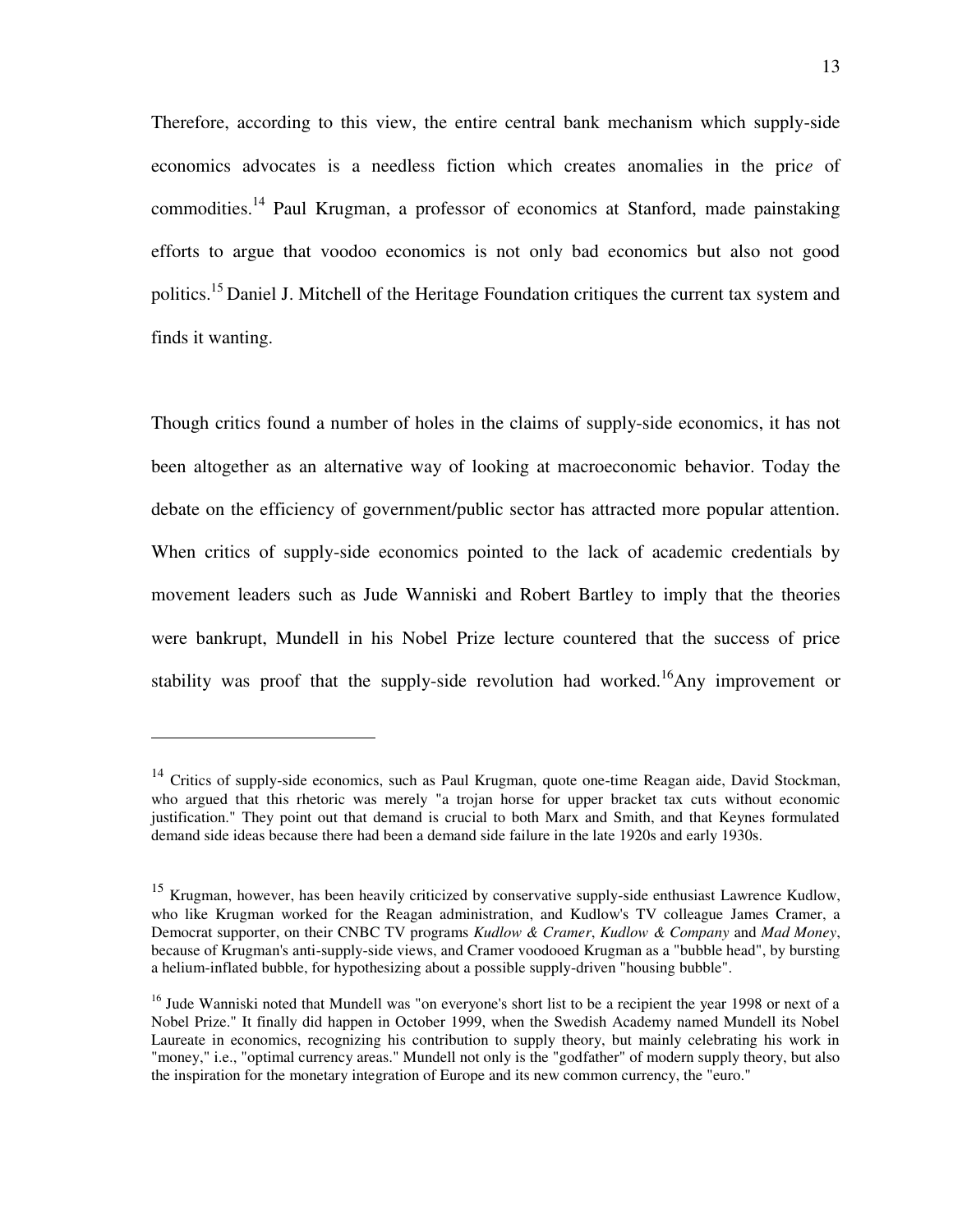reform for development is welcome. But reforms should be grounded strongly. A strong nation can benefit when its policies are made on strong theoretical premises. So a better management (or 'governance' if one would like to call it) is a must. The general feeling among most thinkers is that a happy blending of the use of market mechanism and a radical public sector – both sans flaws – can deliver the goods.

#### **3. Rational Expectations – theory and policy**

 $\overline{a}$ 

The notion of Rational Expectations (hereinafter, RE) comes from a 1961 seminal paper by John Muth in which he showed that if agents behaved rationally and derived the maximum information possible from the economic environment, their mean expectation with respect to a phenomenon such as price would be equal to the predictions made by a relevant and correct economic theory to explain the same phenomenon.<sup>17</sup>

Muth"s insight had important implications for analysis of a range of economic phenomenon besides, business cycle analysis. It has found useful applications in the study of commodity price stabilization and speculative behavior. Muth is generally recognized as the father of RE. We find writings on RE by the new classical economists like Robert E. Lucas Jr. (the 1995 Nobel Laureate), Thomas S. Sargent, Robert M.Townsend and others. These theorists argue that if agents were rational and systematically used information derived from the market, government intervention could only be effective as long as implications in the holding of expectations relating to economic behavior of variables such as output and employment persisted. In a "rational expectations equilibrium" government policy changes

 $17$  For a detailed exposition see Muth, John A. "Rational Expectations and the Theory of Price Movements." *Econometrica*, Vol. 29, No. 6, 1961 pp. 315-35.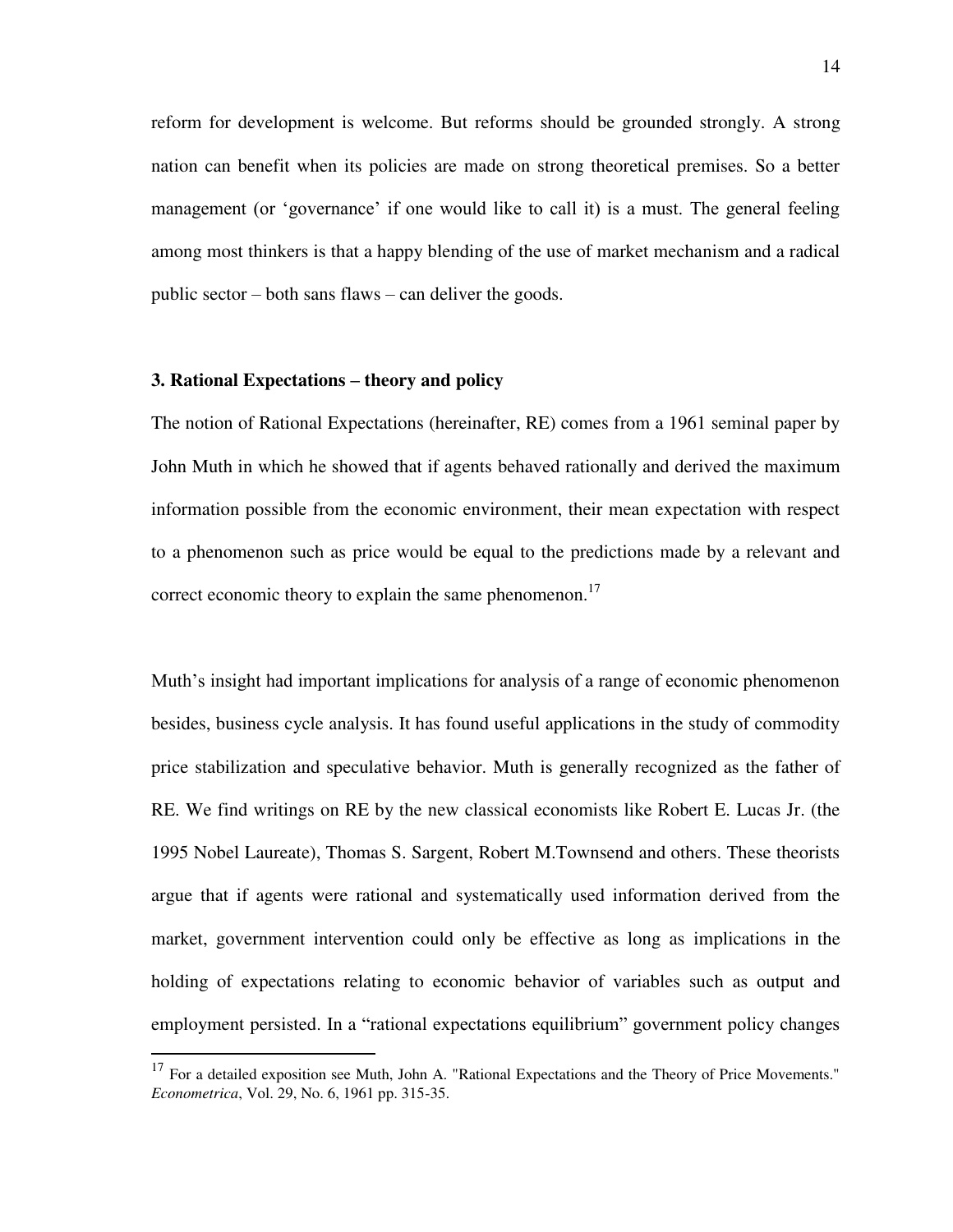could have no impact on real variables (like output, employment etc.), because rational agents and thereby the private sector as a whole would correctly anticipate the effects of policy changes and take pre-emptive action. This notion embodies the famous "policy neutrality proposition" associated with the RE school.

Muth suggested that in the context of a model, expectations of individuals are rational when they are identical with the predictions of that model. It took nearly ten years before economists began to use Muth"s idea. Lucas unearthed it. He gave a decisive (and quantitative) approach<sup>18</sup> to a research of the implications of RE and thus to the new classical approach to macro economics.<sup>19</sup>

Leonard Rapping, E Prescott, Thomas Sargent, Neil Wallace, Bennet Mc Callun, Robert Barro<sup>20</sup> – all prominent new classical economists – used various techniques including econometrics, at various levels to demonstrate the effectiveness of active fiscal and monetary policy in a standard Keynesian model. These theoretical innovations became

 $18$  This highly mathematical theory dominated all economic thought in the 70s and early 80s, so much so that Lucas attracted a broad following of disciples who raised to him to cult-leader status. By 1982, Lucas' views were so entrenched that Edward Prescott of Carnegie-Mellon University would boast that his students had never heard Keynes' name. Lucas won the Nobel Prize in 1995 for the core aspect of his theory, that rational businessmen adjust their behavior to the government's announced economic policies. However, history has not been kind to the rest of his theory. Lucas himself has abandoned work on rational expectations, devoting himself nowadays to other problems, like economic growth. His once broad following has dissipated. And Lucas himself would admit upon receiving his Nobel Prize: "The Keynesian orthodoxy hasn't been replaced by anything yet."

<sup>&</sup>lt;sup>19</sup> This is quite interesting. Rational expectations build all macroeconomic theories on microeconomic foundations, i.e., utility maximization, profit maximization and equilibrium. Herein lies the essential complementarity of microeconomics and macroeconomics. In more than one way, as rightly remarked by Samuelson, the two branches, microeconomics and macroeconomics converge to form the core *modern*  economics. (Emphasis mine).

<sup>&</sup>lt;sup>20</sup> [Robert Barro](http://en.wikipedia.org/wiki/Robert_Barro) states that rational economic actors will buy bonds in sufficient quantities to reduce long term interest rates.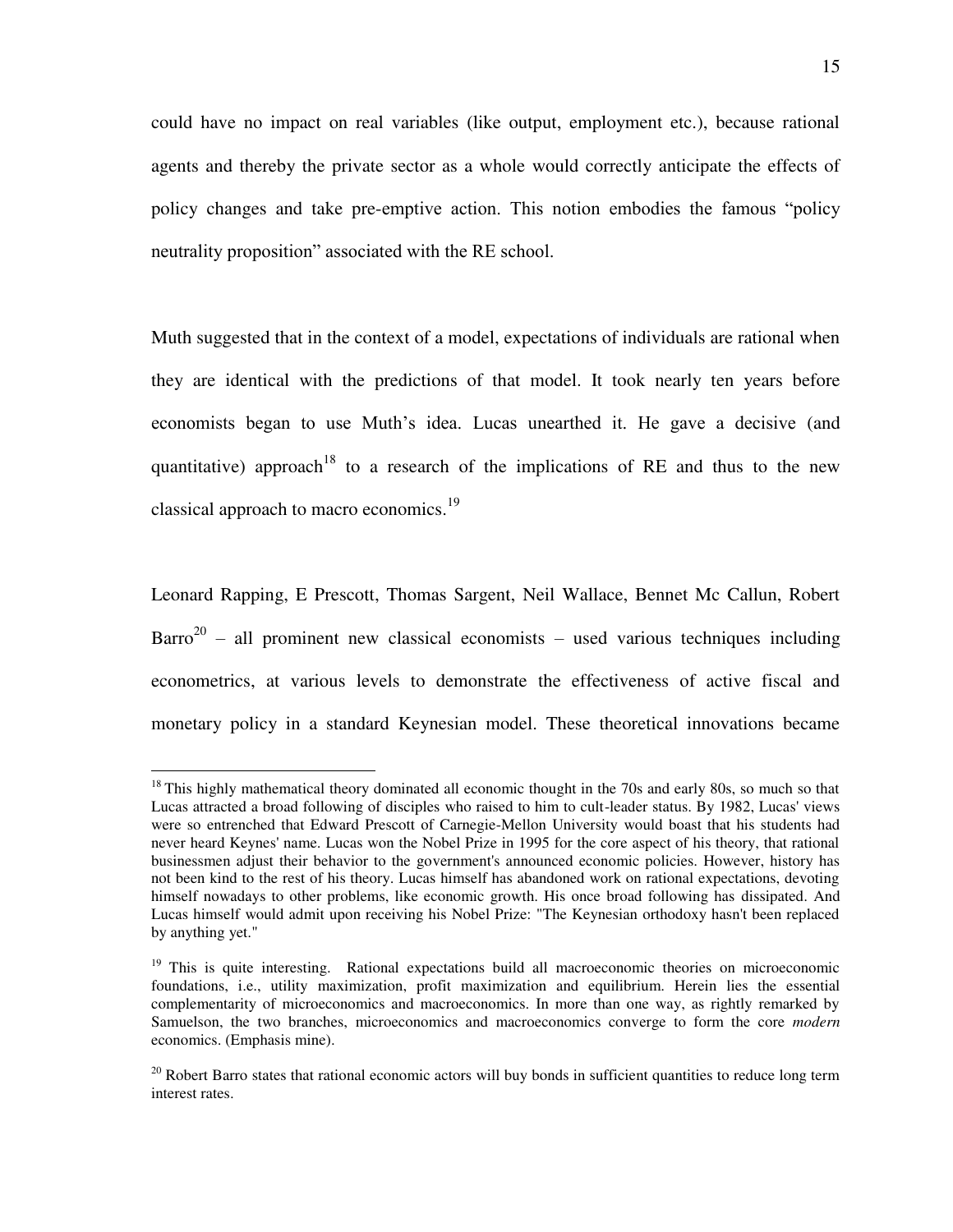strong arguments of new classical economics.<sup>21</sup> Before these writers Milton Friedman in 1968 had attacked the conventional macroeconomic wisdom embodied in the Phillips  $curve<sup>22</sup>$  and had argued that once the Phillips relation had been correctly specified with real wages as opposed to money wages, there would be no long term trade off between inflation and unemployment. Friedman's critique of the conventional Phillips curve reasoning became highly influential. However, one aspect of his argument on which a number of subsequent debates hinged was the postulate of "adaptive expectations", viz., that expectations regarding the future price adapt over time and can be less than optimal over initial periods as workers initially mistake nominal wage increases for real wage increases.<sup>23</sup>

The RE school argued that when expectations are formed rationally errors between actual and expected inflation rate are random and are serially correlated and independent over time. The RE hypotheses is examined below.

 $\overline{a}$ 

 $23$  Friedman, the monetarist laid much emphasis on adaptive expectations. The monetarist arguments were presented in the framework of expectation-augmented Phillips Curve. This curve provided the potential for an uneasy truce between monetarists and Keynesians. This innovation offers a new classical synthesis.

<sup>&</sup>lt;sup>21</sup> It is not unusual to find that rational expectations and the new classical school are treated almost synonymously. This, however, is mistake. Rational expectation with an important element of efficient markets is essential for new classical results. The RE school emphasized the proposition that there existed no macroeconomic policy that would reduce the variability of real output.

<sup>&</sup>lt;sup>22</sup> One of the knotty questions in the post-Keynesian literature is "is a trade-off possible between unemployment and inflation, and if so, on what terms?" Prof. A. W. Phillips pioneered in the investigation of the relationship between change in money wages and the level of employment. In his article, "The relationship between unemployment and the rate of change in money wage rates in the United Kingdom, 1862-1957" (*Economica* Vol.25. November 1958, pp.283-299*)* Phillips identified stable relationship between the rate of wage increases and percentage of unemployment. The relationship was translated to a curve christened after him. Based on the British data, Phillips says that given productivity increases of 2 per cent per year, stable price can be maintained with unemployment of about 2.5 per cent. Stable wage rate s can be maintained only with unemployment rate of 5.5 per cent. Even then a stable price level would lean heavily on the assumption of stable import prices and there is no deterioration in the terms of trade and there is no devaluation. It means some trade-off between unemployment and inflation sis possible, and that the economy gradually moves from "unemployment with price stability" to full employment with inflation". The short-run Phillips curve is drawn as a left-to-right downward sloping curve (showing an inverse relationship between money wage rate and unemployment rate. In the long-run the Phillips curve is said to be vertical, which means there is no trade-off.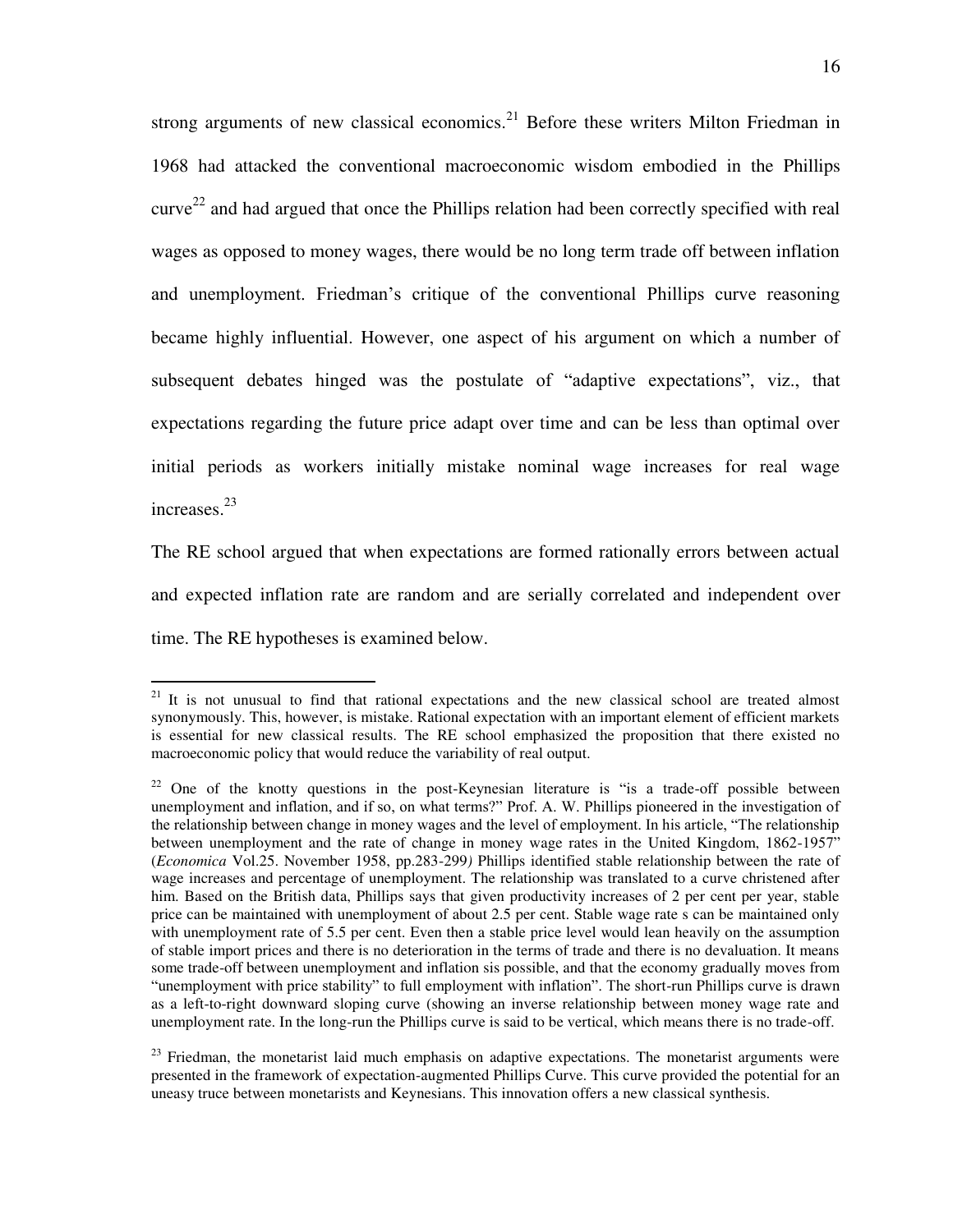The key suppositions which underlie the predictions of the RE school are as follows.

- a) economic agents optimize
- b) markets clear
- c) expectations are formed rationally
- d) aggregate supply depends on relative prices

It will be seen that there is a clear interrelationship amongst these points. Agents optimizing on the use of information would form expectations rationally. It is held that optimizing behavior would rationally lead to markets clearing (so that the Keynesian assumption of sticky wages is dismissed as *adhoc*). Finally it follows that the labor responds exclusively to relative price signals.

The formal representation of Muth's RE hypothesis is as follows.

$$
p_t^* = E_{t-1}(p/I_{t-1})
$$

which reads:  $p_t^*$  equals the optimal expectation of  $p_t$  at time t-1 ( $E_{t-1}$ ), given all available information at  $t-1(I_{t-1})$ . The commonsense interpretation of this expression is that people use all available information and their knowledge of the way the economy works to determine their expectations. For example, if people have the information that the money supply will increase and know that this will result in higher prices, then they will increase their price expectations and alter their behavior.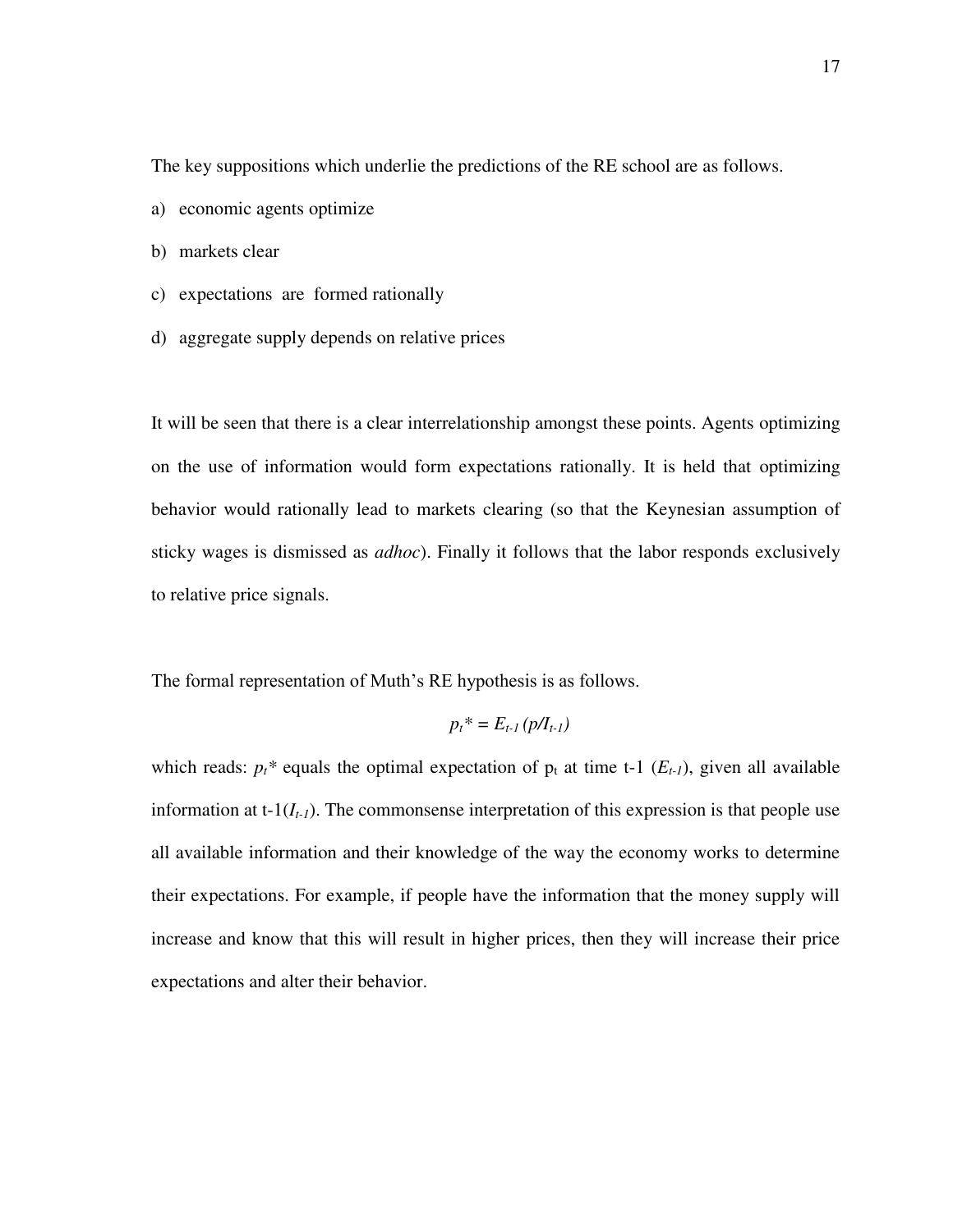RE is consistent with the attempt to derive the macroeconomic relationships from neo classical microeconomics.<sup>24</sup> To adopt rational expectations is an extension of the new classical idea of optimality; it is assumed that individuals do not leave any opportunity unused to improve their decisions. The postulate of rational behavior is fundamental to the new classical economics. In its models consumers and workers not only form rational expectations, they also maximize utility. Similarly firms maximize profits. This is clear from the Lucas-Rapping model. Another feature of this model is the assumption of marketclearing or equilibrium prices. In a macro model, marker clearing is obtained when the general price is determined at the intersection of aggregate demand (AD) and aggregate supply (AS). The conventional view is that such an equilibrium price makes a long-run position to which the actual price is moving. According to this interpretation, the economy is in a continuous disequilibrium. New classical economists defy the conventions, and interpret the equilibrium price as actual price. Their models, therefore, are equilibrium models. Sargent calls RE as an equilibrium concept.

The RE hypothesis imputes to individual agents a startling poise; they watch government actions, know the values of all kinds of variables and even solve complicated economic models to calculate optimal predictions.

#### *Policy Implications of RE Hypothesis*

 $\overline{a}$ 

The idea of rational expectations has been a workhorse in developing prescriptions for optimally choosing monetary policy. Rational expectations has been a working assumption

<sup>&</sup>lt;sup>24</sup> The convergence of microeconomics and macroeconomics (ala Samuelson-Nordhaus), in this context is noteworthy.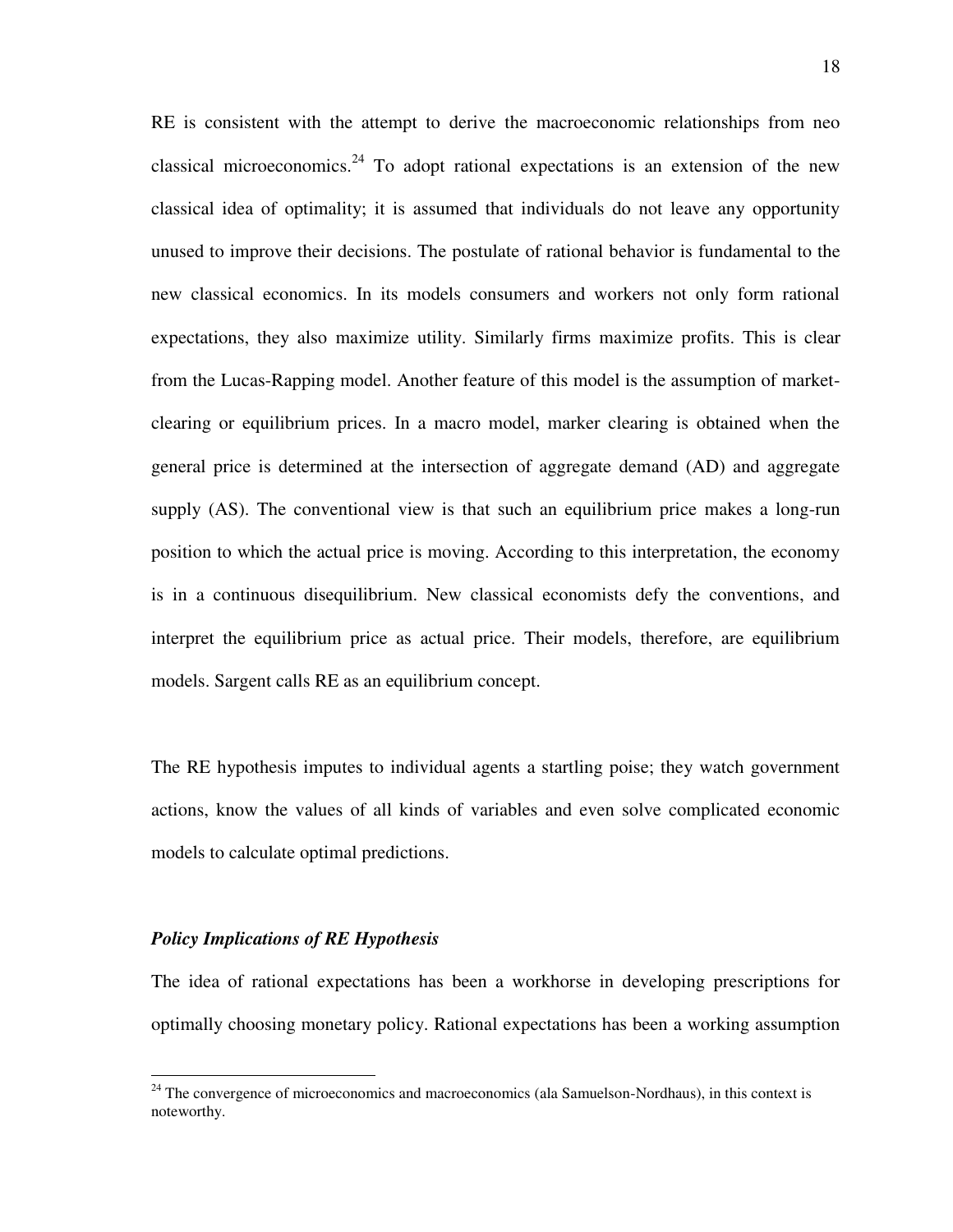in recent studies that try to explain how monetary and fiscal authorities can retain (or lose) "good reputations" for their conduct of policy. This literature is beginning to help economists understand the multiplicity of government policy strategies followed. All the new classical arguments tend toward the conclusion that the government should ascertain from an active stabilization policy. The basic claim is that systematic changes in policy variables have no effect on real variables. When workers know what the government is doing they anticipate the effects; their price expectations will correspond with the actual price level  $(p_t = p_t^*)$  and real output will be unaffected by the policy. Only when workers are surprised and make mistakes ( $p_t > p_t^*$ ) there will be a change in real output. Some may take this latter result as an encouragement for economic policy that sets out to surprise. But new classical economists counter that even if such a policy were effective, it is undesirable because of the additional uncertainty that it generates. Thus, they counter the new Keynesian policy advice of which students and policy-makers had grown accustomed during the 1960s. The RE hypothesis has three important implications for macroeconomic analysis and policy:

1. Econometric models have limited use in evaluating alternative economic policies. The estimates of the effects of any new policy are based on the original set of parameters. Therefore, econometric models are considered not so helpful in selecting an appropriate policy option.

2. Trade-off between inflation (or money wage rate) and unemployment rate as the one explained with the help of Phillips curve does not exist, even in the short-run. Assuming full employment in the economy, money wages, and prices increase proportionately, leaving the real wage and unemployment unaffected. Thus, even though inflation has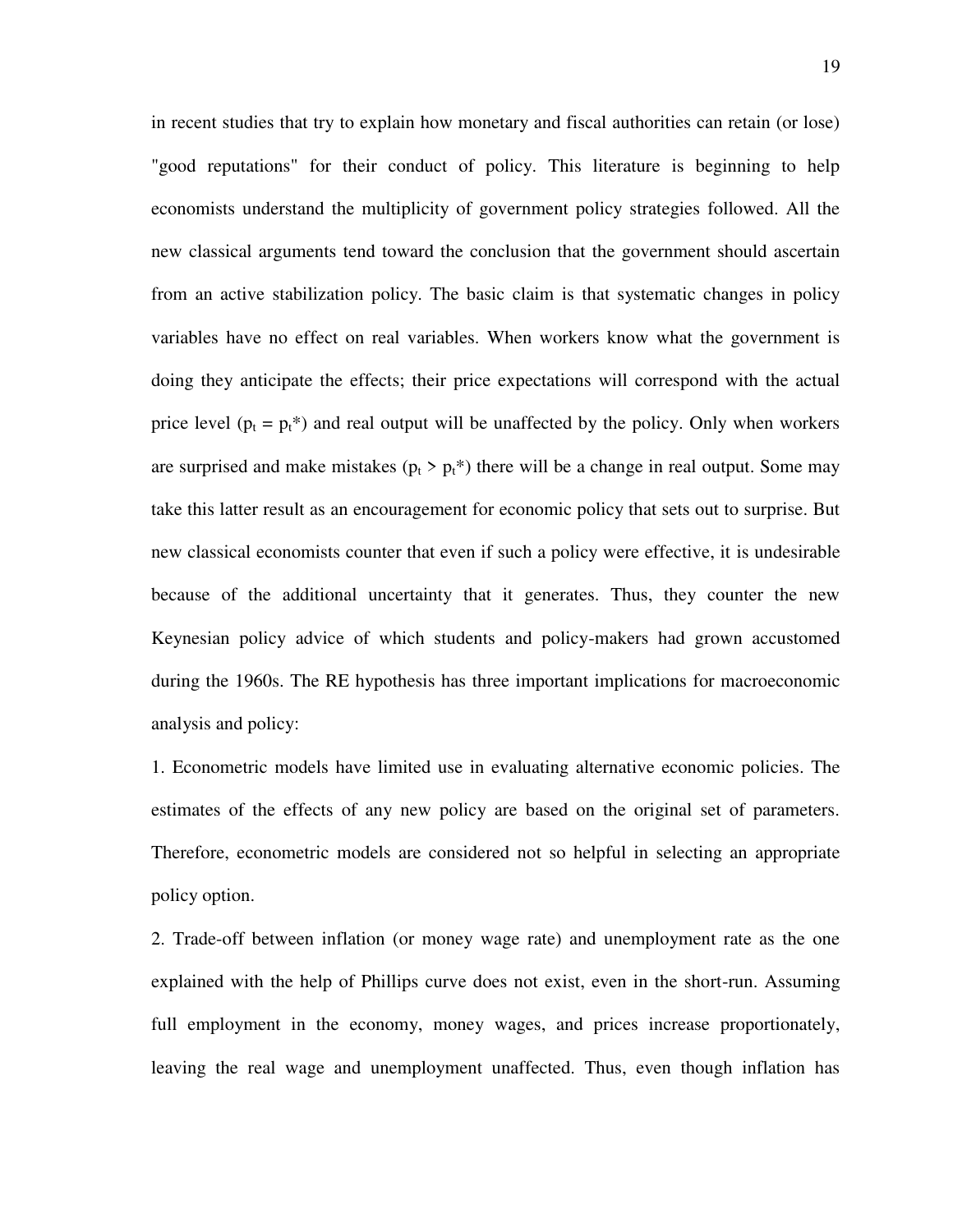increased, the unemployment rate remains the same. Further, the Freidmanite view is that a natural rate of unemployment consistent with price stability is possible.

3. Discretionary monetary and fiscal policy cannot be used as stabilizers in the economy. Consumers and producers anticipate the implications of change in monetary and fiscal policies.

### **4. Evaluation**

 $\overline{a}$ 

Critics have pointed out certain limitations of the theory of rational expectations.

- 1. If policy makers have more information about the economy or their own actions than does the general public, policies can be derived that will alter output and employment. Of course, if the rational expectations view is correct, output and employment will return to their original levels after the public learns of the new policy. Consequently, the new policy is effective only during the learning process, which may be short-lived.<sup>25</sup>. In such a case, it might be easier for the policy makers to disseminate the information and let the public act on it rather than going for new policy options.
- 2. Under the RE theory, money wages and prices are assumed flexible. On the contrary, due to various reasons, they may be "sticky". As a consequence, even if expectations are formed rationally, money wages and prices may adjust slowly. The result: changes in output and employment.

 $25$  Note that according to Mundell, "Fiscal discipline is a learned behavior." To put it another way, eventually the unfavorable effects of running persistent budget deficits will force governments to reduce spending in line with their levels of revenue. This view is also promoted by Victor Canto.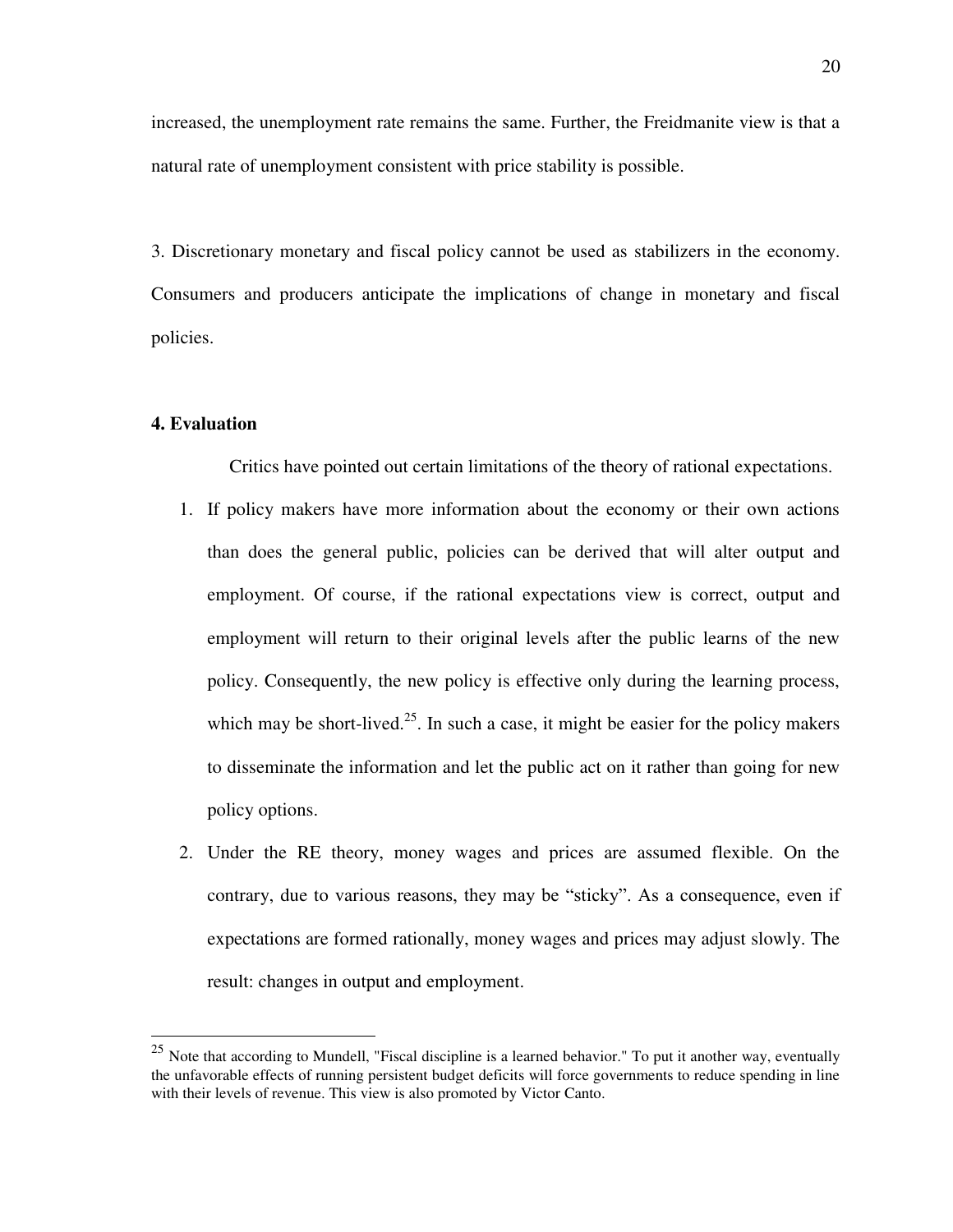3. It is not easy to explain through rational expectations, the prolonged periods of unemployment that we sometimes experience. If expectations are formed rationally the deviations from the equilibrium levels of output and employment should be short-lived. But this implication appears to be inconsistent with actual experience.<sup>26</sup>

The new classical economists have conducted empirical and econometric tests to prove their argument. In what is called the "new econometrics" there are two components:

- 1. Showing how RE hypothesis improves constraints on the parameters in reduced of the equation (or the solution of the model), to compare the estimates of the model "with" restrictions and "without" restrictions. Sargent's results from such a test support the new classical theory.
- 2. Exploring the time series without much *a priori* theory, the so-called "innovation technique applied by Sargent to determine the exogenity of wages with respect to employment. Sargent finds that the real wage rate is exogenous indeed.

Barro applies the innovation technique in a somewhat different form to test the neutrality proposition. His findings confirm the new classical claim that only the innovations have real effects. His tests, however, are not free from theoretical assumptions, the results are sensitive to the specification of the equations for money and real output.

 $26$  In response to this criticism, the proponents of the RE hypothesis have constructed theories of the business cycle based on rational expectations. These theories are said to be capable of explaining the observed movements in output and employment.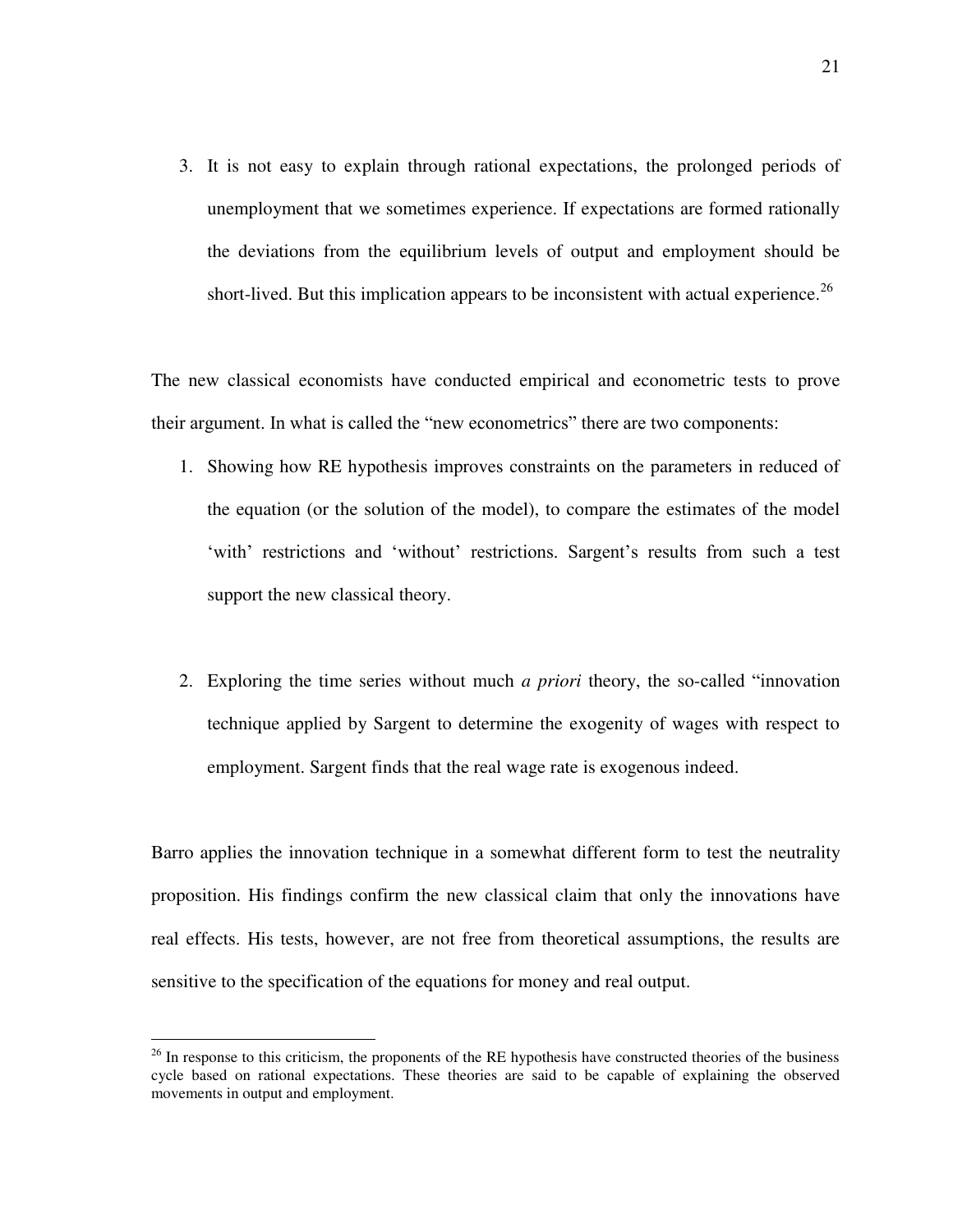New classical economists see ample support for their position in their empirical results. Neo-Keynesians remain sceptical. Blinder, Robert Gordon, among others, severely criticize Barro's test by questioning his assumptions and techniques.

Karl Brunner, a monetarist said that the interpretation of equilibrium analysis by the new classical economists seemed dubious to him. Gordon, the Marxist economist thinks that the strand of recent macroeconomic analysis represented by the RE school is obviously only a part of the broader traditions and tendencies within neoclassical economics. He says that the RE insight represents a natural extension of an effort to treat as much as possible through the choice theoretic perspective. Sheri Markose says that it has been claimed that market equilibrium and many diverse institutions in society such as language, labor, monetary exchange etc., are unintended consequences of individuals' rather than those borne of rational calculation and design. The "Keynes" in the neo-Keynesians makes the latter believe that prolonged and deep depression such as in 1930s can take place.<sup>27</sup>

Modern neoclassical economists<sup>28</sup> have developed models of expectations formation in an attempt to store up their collapsing analytic structure. But Laidler opines that these models are, even as their advocates have admitted, "naive", "arbitrary" or "inconsistent". He concedes that we have a lesson to learn from consideration of the RE hypothesis, that is, there is likely to be far more to the formation of expectations of expectations than the blind

 $27$  The new Keynesians argue that markets sometime do not clear when individuals are looking out for their own interest (ala Smithian self-interest?). There may be information problem.

<sup>&</sup>lt;sup>28</sup> The new Keynesians of the 1980s include George Akerlof, Janet Yellen, David Romer, and Olivier Blanchard.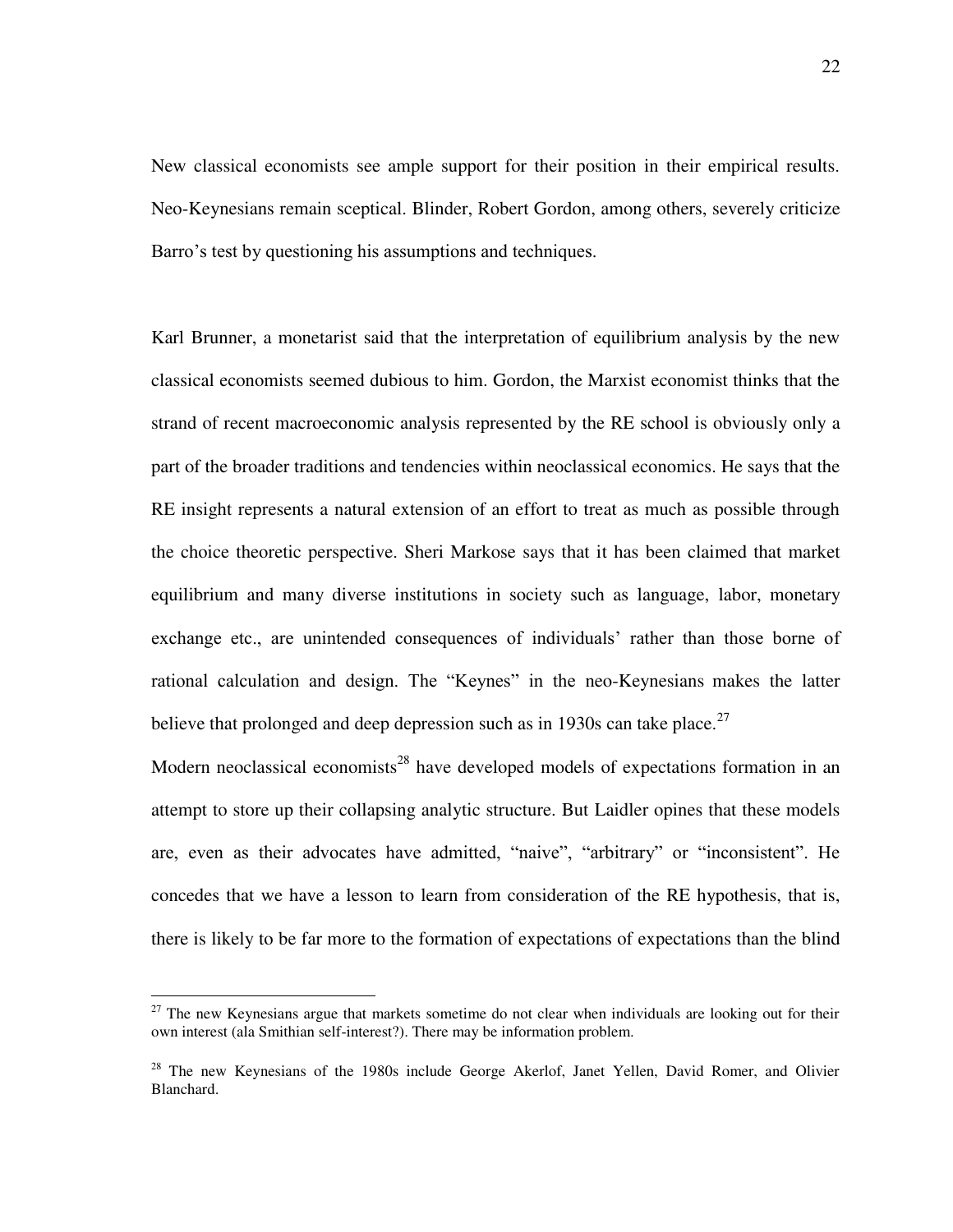application of some mechanical formula to a body of data. We must face the implication that heterogeneity of expectations at any moment is more likely to be the rule than homogeneity. Identity and loyalties are still national or even local.

### **5. Conclusion**

 $\overline{a}$ 

So, economics is passing through in phases. There are some who would go further back and re-establish economics as a subordinate branch of political philosophy and their venture is described as the latest version of "new economics".<sup>29</sup> Whatever be the school, whatever be the idea, economic theory lives on, serving all the unreasonable or supra reasonable demand that are made on it.

One type of meta argument used by economists or at least by others about economists and their work is the distinction between alternative programmes in economics through the attachment of labels. Economists speak of the "new Keynesian", "monetarist", "new classical", "post Keynesian" and "Marxian" economics to suggest differences in vision and approach. A label is significant in persuasion. Brunner maintains an independent position by rejecting the label "new classical". Tobin, Modigliani, Solow and Blinder have no qualms with the label "neo Keynesian", but Taylor does. Townsend resists a label. Lamer says that each community needs awareness of its place in history; economists included. Economics is a process which is at the same time personal and social. In the "process" we understand not only economic "principles" but also economic "reality" and derive the happiness which that economic reality can give.

<sup>&</sup>lt;sup>29</sup> In Wanniski's view economics is not a mathematical science, but a behavioral science. The mathematical approach requires that human beings be treated as if each were as identical to one another as hydrogen molecules. The problem with that is hydrogen molecules never change. They are the same now as they were a billion years ago. Humanity, though, changes every minute of every day, never quite repeating the same motions as they did a day ago or a millennium ago. This is why "economics" cannot be separated from "politics," and why you will learn "political economics" at Supply-side University, says Wanniski.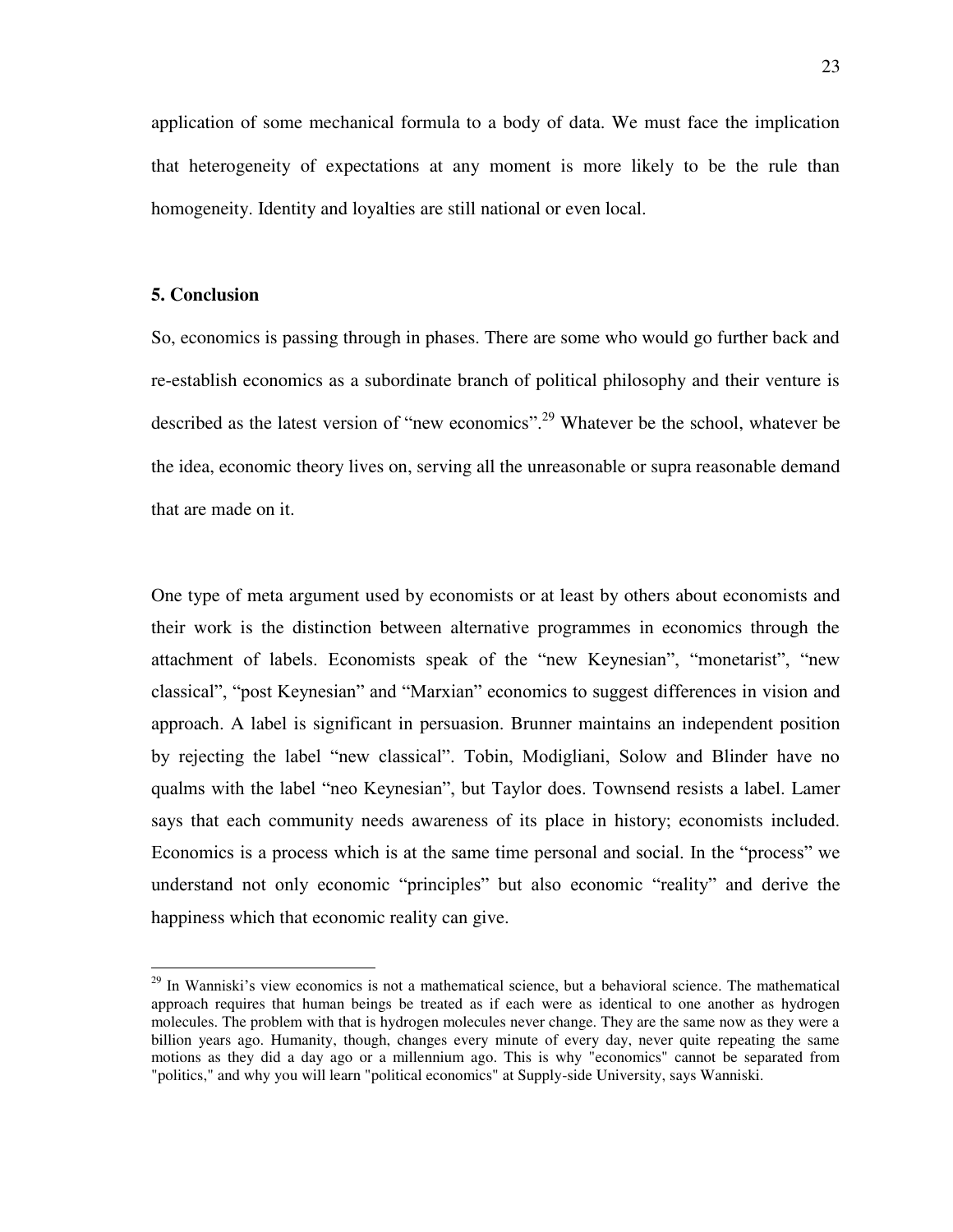The recent global recession shows the significance of market management and good governance – of globalization too. Wanniski opined that John Kenneth Galbraith"s reigning hypothesis, that the Crash was an irrational puncturing of an irrational bubble only perpetuates the idea that markets are inefficient and therefore have to be managed by governments. That needs to be justified with today"s needs and circumstances. It is also time to reflect upon frugality – avoiding waste of public money, saving energy and reducing materials use. This is the time not only to test theories but also to find practical solutions (Hans, 2009).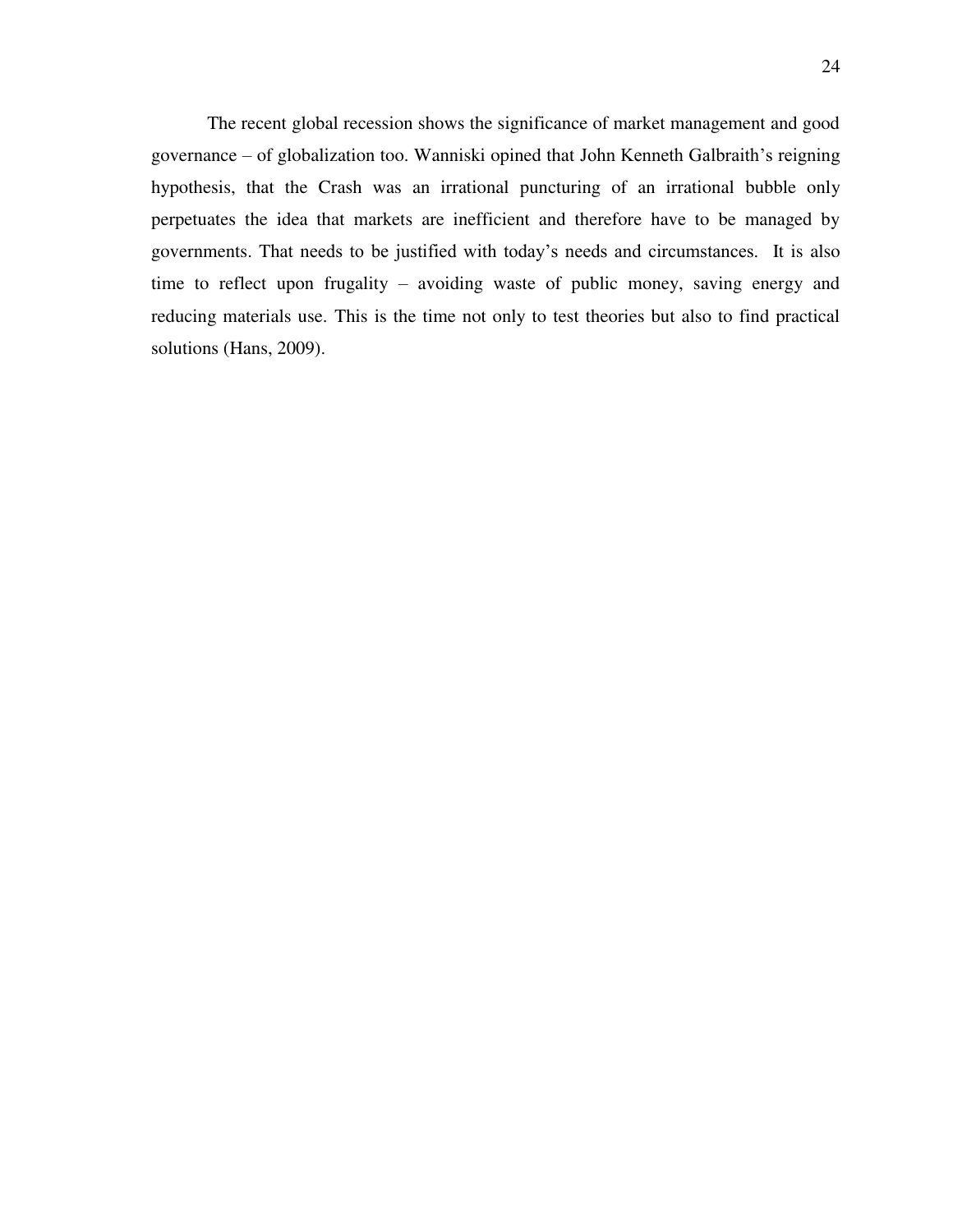#### **References**

Adhikary, M. (1991). Economic Environment of Business. New Delhi: Sultan Chand & Sons.

Bell, D., Kristol, I. (1981). The Crisis in Economic Theory. New York: Basic Books, Inc.

Brahmananda, P.R. (1967). The New-Classical Versus The Neo-Classical Revolution. Mysore: Prasaranga, University of Mysore.

Das, D. K. and Bhagat, V. (eds.) (1994). Economics of Privatization: Issues and Options. New Delhi: Deep and Deep Publications.

Frenze, C. (1996). The Reagan Tax Cuts: Lessons for Tax Reform Joint Economic Committee (JEC) Report to the Congress of the United States. Online 9.58 KB, April. Available at http://www.acdis.uiuc.edu/Research/S&Ps/1993-Sp/S&P\_VII-3/India\_reformhtml [Retrieved December 3, 2005].

Galbraith, J. K. (1987). Economics in Perspective: A Critical History. Boston: Houghton Mifflin Co.

Ghadoliya, M.U. (2003). Macroeconomics. Jaipur: RBSA Publishers.

Gilpin, R. (2001). Global Political Economy – Understanding the International Economic Order. Hyderabad: Orient Longman Private Limited. Reprint 2008.

Hans, V. B. (2002). Money, Banking and Public Finance. Mangalore: Mangala Publications.

Hans, V.B. (2009). Global Meltdown and India – Issues, Concerns and Challenges. Paper presented at the UGC Sponsored National Seminar on India – Sixty Years in A Nation"s Life, April 3-4. Online 98.1 KB. Available at<http://ssrn.com/abstract=1375022>[Retrieved on November 18, 2010].

Friedman M. (1968). Role of Monetary Policy. Online 2.29 MB, [http://www.jstor.org](http://www.jstor.org/) Thu Feb 22 11:19:25 2007. Available at [http://stevereads.com/papers\\_to\\_read/friedman\\_the\\_role\\_of\\_monetary\\_policy.pdf](http://stevereads.com/papers_to_read/friedman_the_role_of_monetary_policy.pdf)  [Retrieved November 14, 2010].

Keynes, J. M. (1936). The General Theory of Employment, Interest and Money. London: Macmillan and Co. Ltd.

Klamer, A. (1984). The New Classical Macroeconomics. Sussex: Wheatsheaf Books Ltd.

Krugman, P. (1996). Supply–Side Virus Strikes Again- Why there is no cure for this virulent infection. Online 15.8 KB, August 15, Available at <http://web.mit.edu/krugman/www/virus.html>[Retrieved December 3, 2005].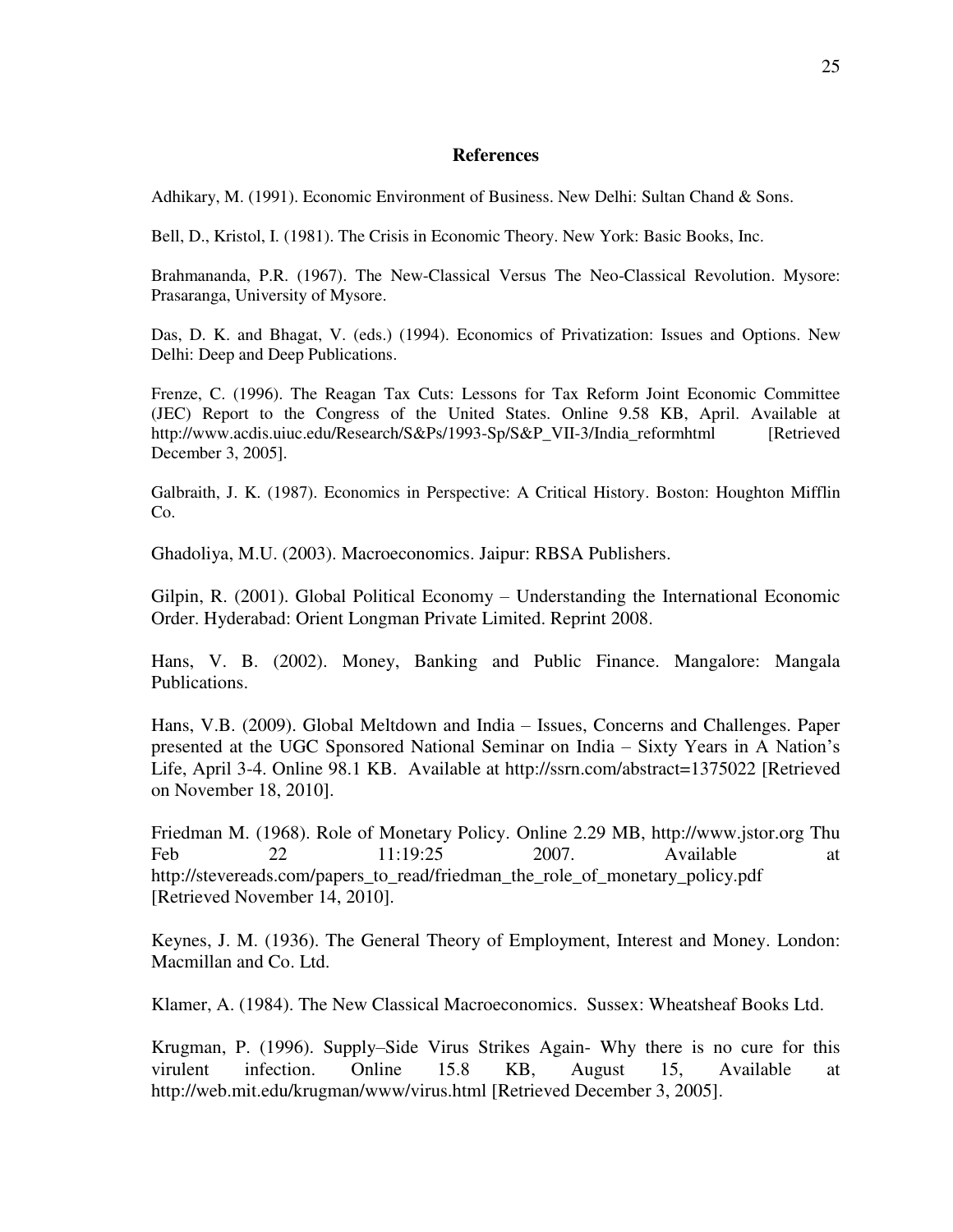Kumar, B. G. (1989). Rational Expectations and Economic Theory. In S. Umadevi (ed.), Approaches to Economic Analysis. Trivandrum: Kairali Books International.

Markose, S.M. (June 2005). Compatibility and Evolutionary Complexity: Markets as Complex Adaptive Systems (CAS). *The Economic Journal*, **115(504)**: F159-F192.

Nair, K. R. (1989). Market and State – A Look at the Debate. In S. Umadevi (ed.), *Approaches to Economic Analysis*. Trivandrum: Kairali Books International.

Phelps, E.S. (1985). Political Economy – An Introductory Text. New York: W.W.Norton and Company.

Ramalingam, A., (1995). Robert Lucas: The 1995 Nobel Economist, Southern Economist, **(34)17**, 25.

Rao, H.C.H. (November 1994). Changing Role of Planning and Markets in Development – The Emerging Pattern in India. Mainstream, Annual, 92.

Samuelson P.A. and Nordhaus, W.D. (2002).Economics. New Delhi: Tata McGraw-Hill Publishing Company Limited.

Samuelson, P.A. (1983). Foundations of Economic Analysis. Massachusetts: Harvard University.

Sargent, T.J., (1987). Rational Expectations. In Eatwell John et.al. (eds.) The New Palgrave: A Dictionary of Economics, **(4)** London: The Macmillan Press Ltd.

Sargent, T.J. (1993). Rational Expectations. Online 33.7KB. Available at <http://www.econlib.org/libraray/Enc/RationalExpectations.html>[Retrieved December 3, 2005].

Smith, A. (1900). An Inquiry into the Nature and Causes of the Wealth of Nations. Broadway: George Routledge and Son, Ltd.

Stonier, A. and Hague D.C. (1980). A Textbook of Economic Theory, London: the English Language Book Society and Longman Group Ltd.

Vivo, G. de. (2003). Sraffa's path to Production of Commodities by Means of Commodities – An interpretation, [Cambridge Political Economy Society](http://cpe.oxfordjournals.org/misc/terms.shtml) Università di Napoli "Federico II", Italy 2003; 22:1-25. Online 23.8 KB. Available at http://cpe.oxfordjournals.org/cgi/content/abstract/22/1/1htm [Retrieved December 3, 2005].

Wanniski, J. (1997a). Q&A Period. Online 16.6 KB, December 5. Available at <http://www.polyconomics.com/ssu/ssu-971010.htm>[Retrieved November 14, 2010].

Wanniski, J. (1997b). It's Time to Cut Taxes. Online 16.8 KB, June 13. Available at <http://www.polyconomics.com/ssu/ssu-970613.htm>[Retrieved November 14, 2010].

Wanniski, J. (2003a). SSU Lesson #1: The General Concept. Online 25.5 KB, February 7. Available at [http://www.wanniski.com/h](http://www.wanniski.com/showarticle.asp?article=296)tm [Retrieved December 15, 2005].